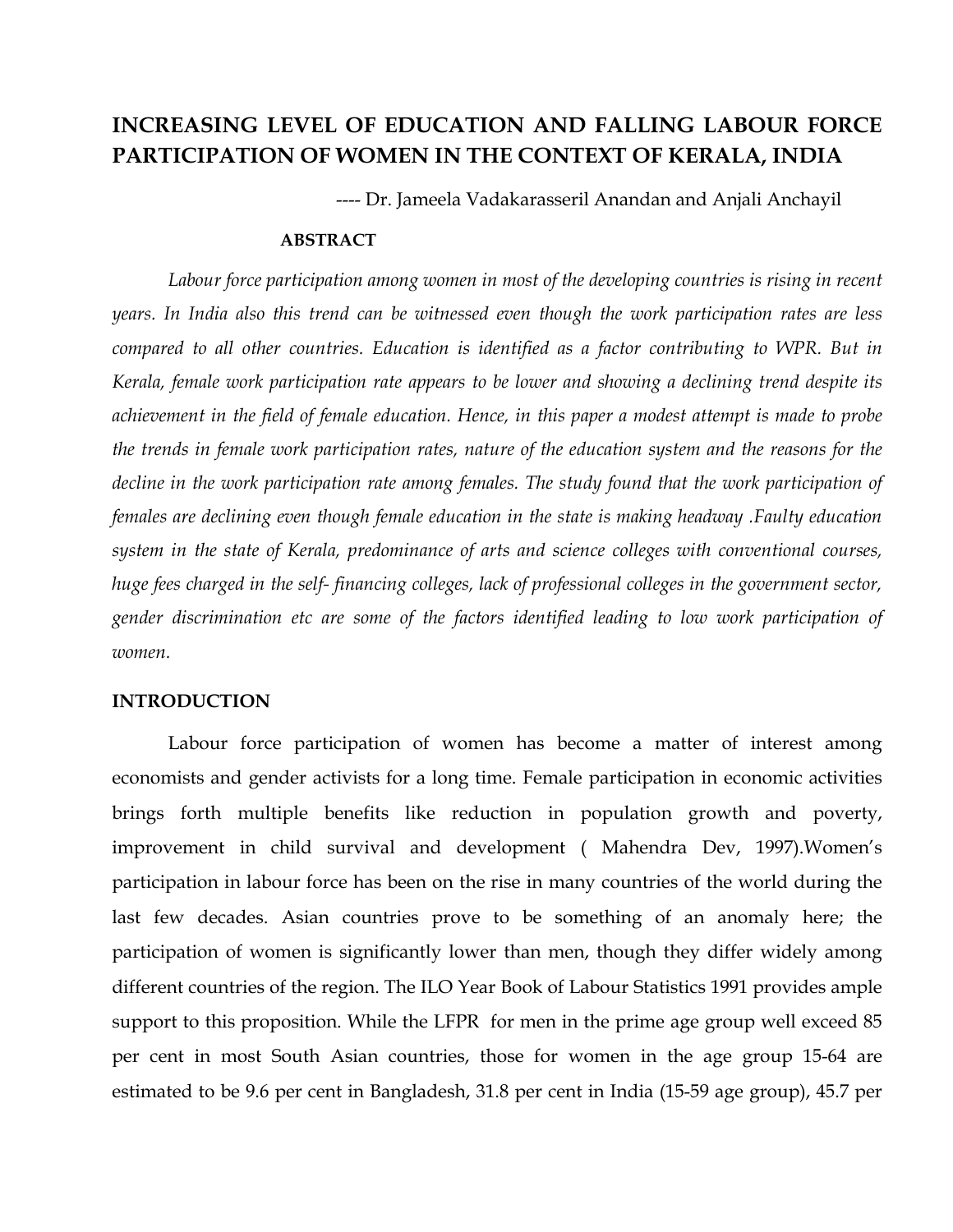cent in Nepal, 11.8 per cent in Pakistan and 49.4 per cent in Sri Lanka(15-59 age group) (Jose,1992).

 India, a country which is a trailblazer in a lot of ways also exhibits an abysmal situation when it comes to participation of women in the labour force. Falling participation of women in employment was first cited by Gadgil (1938) in 1924 but proper concern on this issue was accorded only after the independence of the country (GOI, 1975). Details about work participation rates furnished by the Decennial Censuses show that figures for the years 1981,1991 and 2001 provides a much less work participation rates for females in India, though it exhibited a steady increase from 19.7 per cent in 1981 to 25.7 per cent in 2001(in 1991 it was 22.3 per cent). Several studies have suggested and identified some of the possible determinants of the slowly increasing female work participation in India. Among these, education is an important determinant. The role of education in enhancing labour force participation has been proved beyond doubt.

 In Kerala, a small state lying in the extreme south of India which enjoys the highest position at the literacy front (both male and female ), surprisingly, the work participation rate among females shows a declining trend. Despite the high literacy level in Kerala, female work participation rate appears to be quite low and falling. Rising female education should be followed by a rising level of work participation rates. But the opposite is true in the case of Kerala women, which makes one wonder, what is the reason for such declining work participation rates? Against this back drop, the paper intends to examine the following: - 1) trends in the work participation rates 2) level and nature of female education in Kerala 3) reasons for the declining work participation rates of women.

An account of the state Kerala and the females living there would help in a better understanding of the issues. Kerala, known as "God's Own Country" (the expression used by the State Government of Kerala to promote tourism in the state) is a small, beautiful state lying in the southern part of India. It represents only 1.18 per cent of the total geographical area and accommodates 3.43 per cent of the total population of the country. The Gross State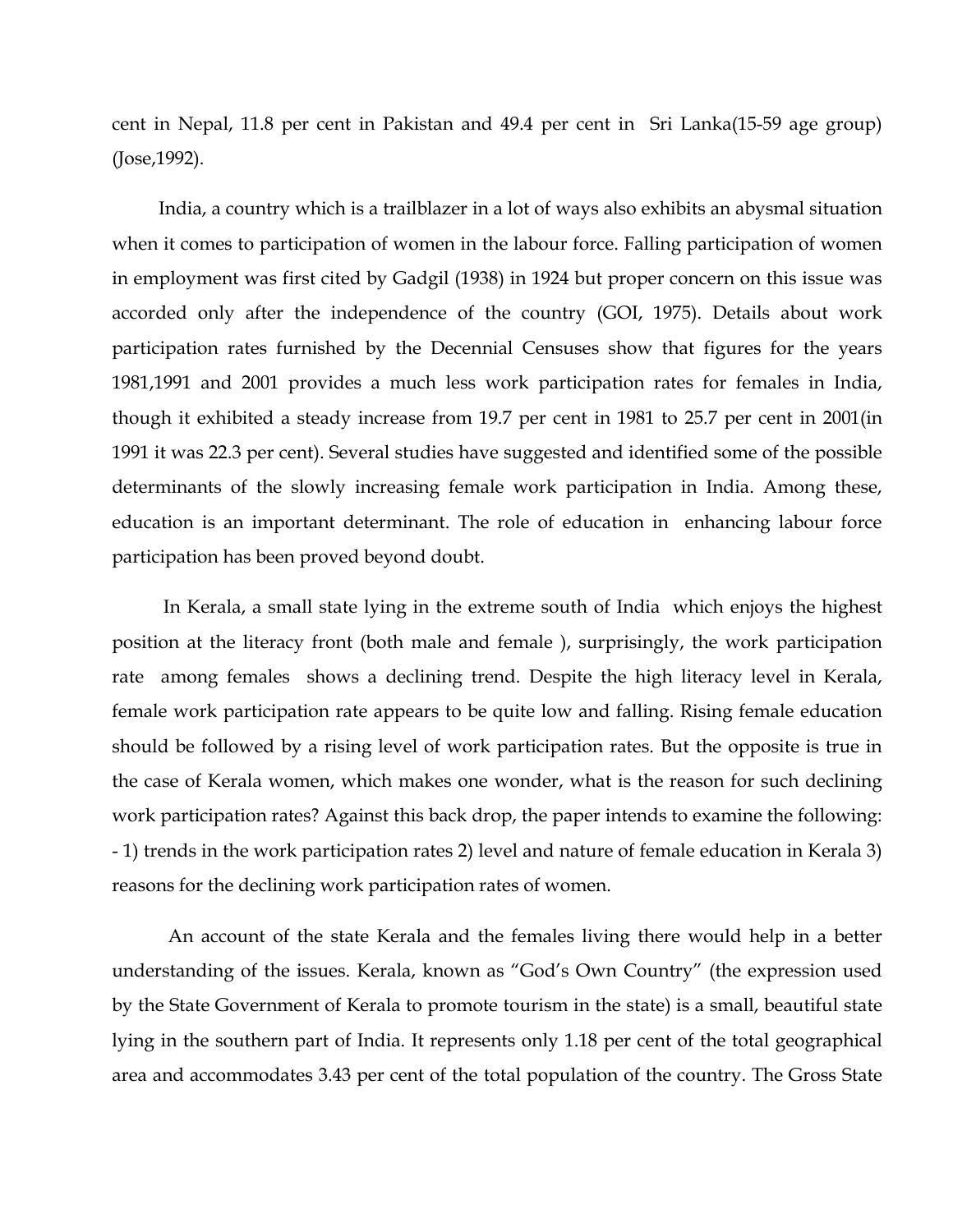Domestic Product (GSDP) of the State was estimated to be Rs.1,32,738.53 crores at current prices during 2006-07 and the tertiary sector constitutes the major contributor to it with 61.3 per cent of the total. The contribution of the primary sector to GSDP is declining (16.3 per cent) while that of the secondary sector remains almost the same (22.2 per cent) (Economic Review, 2007).

## Profile of Women in Kerala

The gender profile of Kerala exhibits some interesting features. Women account for 51.4 per cent of the total population of the state The sex ratio of the state has been consistently favourable to women and it is the only state where women outnumber men in India. The women of Kerala are in a better position in terms of social development indicators such as education and health. The life expectancy at birth and infant mortality rate also favour women in Kerala. A girl born in Kerala can expect to live twenty years longer than one born in Uttar Pradesh, and she can expect to make the important decisions in her life, to attend college, choose a profession, do what others might consider "men's work" and inherit property (something which, before the law was changed resulting in the Indian Succession Act, 1956, Indian women could not expect to do, unless they were Malayalis following the "marumakkathayam" or matrilineal system) (Tharoor, 2007).

Table 1 provides an illustration of the gender profile of Kerala and India.

|                                    | <b>KERALA</b> | <b>INDIA</b> |
|------------------------------------|---------------|--------------|
| Sex<br>Ratio(Females per 1000      | 1058          | 933          |
| Males)                             |               |              |
| Birth<br>1000<br>Rate<br>(per      | 16.70         | 24.80        |
| population)                        |               |              |
| 1000<br>Rate(<br>Death<br>per      | 6.30          | 8.0          |
| population)                        |               |              |
| Infant Mortality<br>Rate(<br>per   | 11            | 60           |
| 1000)                              |               |              |
| Child<br>Mortality<br>Rate(<br>per | 2.6           | 29.3         |
| 1000)                              |               |              |
| Maternal Mortality Rate(per        | 10.30         | 4.37         |

Table 1. Gender Profile of Kerala and India on Select Indicators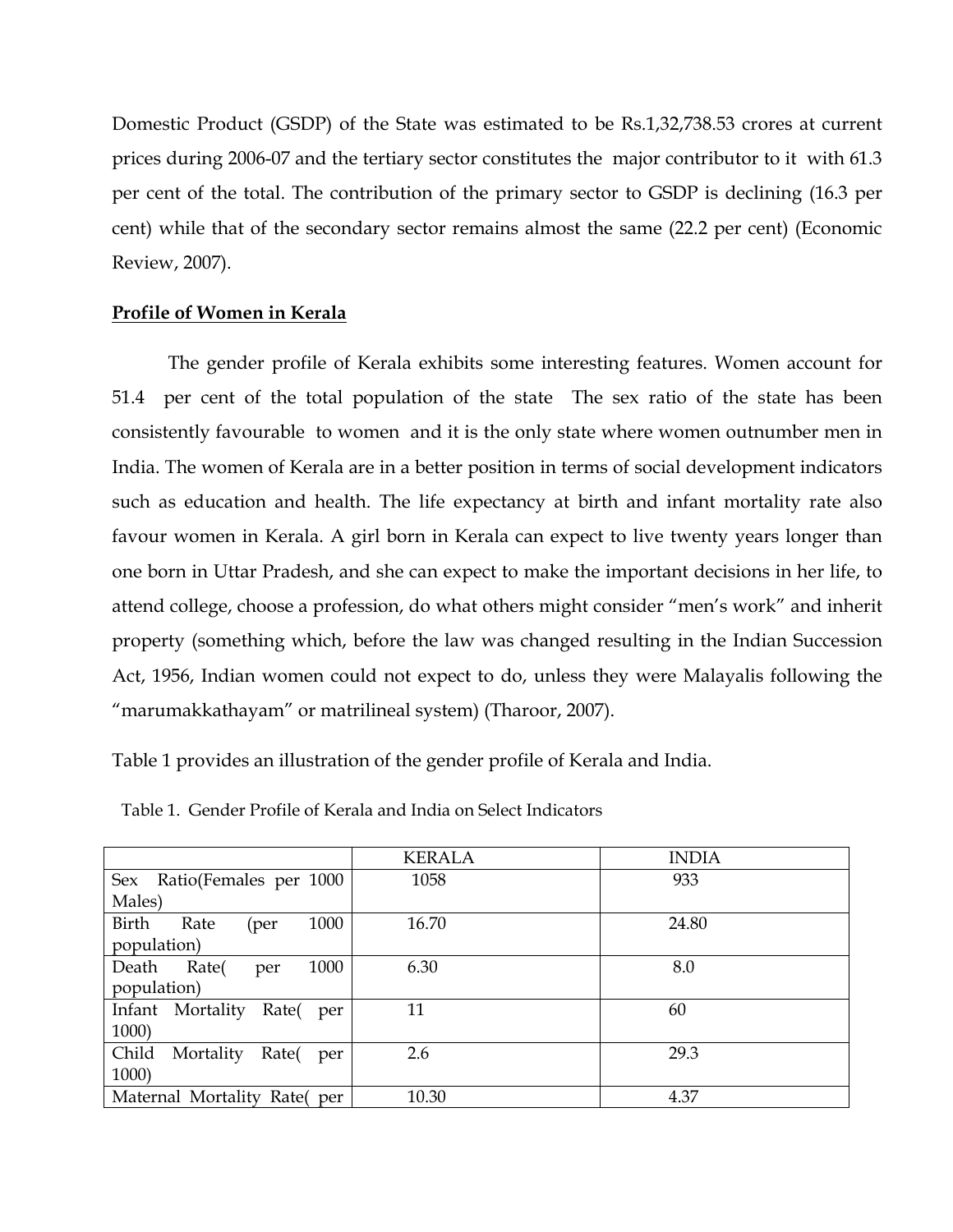| 1000)                         |               |       |  |
|-------------------------------|---------------|-------|--|
| Life Expectancy at Birth      |               |       |  |
| Male                          | $71.67$ years | 64.10 |  |
| Female                        | 75 years      | 65.80 |  |
| Literacy Rate %               |               |       |  |
| Male                          | 94.20         | 75.85 |  |
| Female                        | 87.86         | 54.16 |  |
| Girls in School education (%) | 49.19         |       |  |
| Plus two courses $(\%)$       | 53.75         |       |  |
| Polytechnics (%)              | 10.06         |       |  |
| Graduate level (%)            | 67.47         |       |  |
| Post Graduate level (%)       | 78.20         |       |  |
| Female Headed Households      | 22.1          | 10.3  |  |
| (%)                           |               |       |  |
| Human Development Index       | 0.638         | 0.572 |  |

Source: Economic Review, 2005.

Kerala has the unique distinction of having a literacy rate which is comparable to the most developed countries of the world. Kerala's rate of expansion of female literacy has been faster than China's. Kerala has also shown a faster decrease in fertility rate. While Chinese fertility rate decreased from 2.08 to 2.0 between 1979 and 1992(when one child policy was introduced) it fell from 3.0 to 1.8 in the same period in Kerala without any coercion ( Sen, 2001).Kerala's male and female literacy rate of 94.20 per cent and 87.86 per cent are well above the corresponding national figures of 75.85 per cent and 54.16 per cent respectively. The decadal growth rate of female literacy rate is 1.69 per cent (1991-2001) as against the male literacy growth rate of 0.58 per cent. The gender gap in literacy rate which was 7.45 per cent during 1991 came down to 6.34 per cent in 2001. Despite these achievements, the system of patriarchy has conditioned the majority of women of Kerala to play a secondary role in social economic and political spheres. The political participation of the women is negligible accounting for less than 10 per cent of the total. There is only one woman minister in the entire cabinet of 21.The number of women in higher positions of Civil Services is also pretty low. There is also evidence to show that women do not enjoy the kind of 'freedom' that one would expect them to have given the high levels of human or gender development (Mukhopadyay, 2007).Kerala which ranks first among the Indian states in terms of Human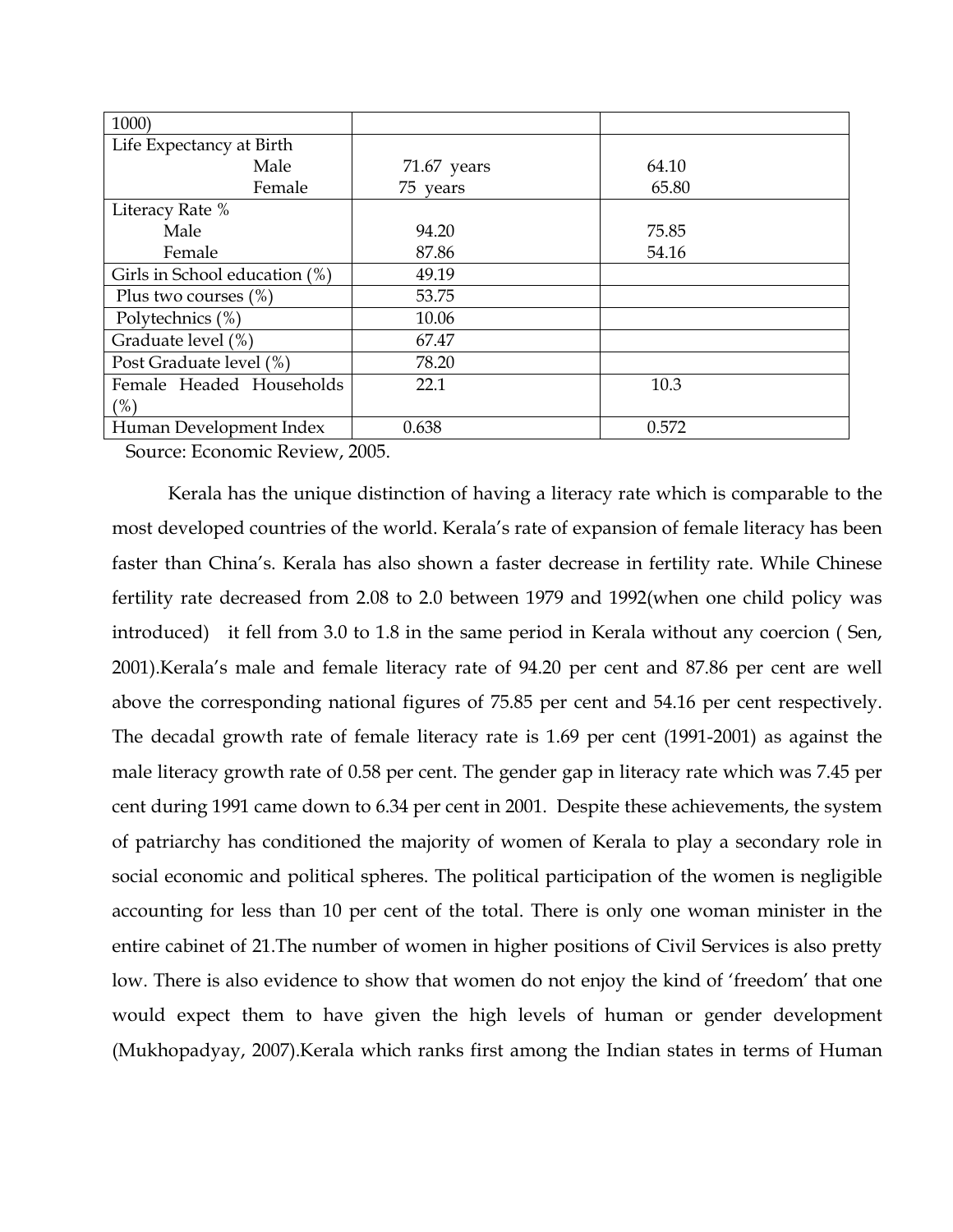Development Index (HDI) and Gender Development Index (GDI) however presents a weak picture with regard to female work participation.

# WORK PARTICIPATION RATES IN INDIA AND KERALA

The Work Participation rate (WPR) is defined as the proportion of workers to the total population. It is often considered as an indicator of economic advancement of any state or country.

 Trends in employment are mostly assessed and analyzed on the basis of data from two sources: the Decennial population Censuses and the various rounds of National Sample Survey (NSS). Though the two sources measure the work participation in somewhat differing conceptual frameworks, the results from the two broadly explain the same phenomenon. In all these surveys a 'worker' is usually deemed to be a person engaged in 'economically productive work' including work that is remunerated and work in family farm or enterprises for which no separate, distinct payment is made. The work participation rate in India is seen to be higher for males than females, both in rural and urban areas.

The total workforce of Kerala as per 2001 Census is 102.92 lakh comprising 82.37 lakh main workers and 20.55 lakh marginal workers. The marginal workers are those who are unable to get work for more than half the year (183 days). Out of the main workers, 17.57 lakhs (21.3 per cent) are female main workers and 7.43 lakhs (36.5 per cent ) are female marginal workers.

|                       | India |       |         | Kerala  |       |         |  |
|-----------------------|-------|-------|---------|---------|-------|---------|--|
| Census Year   Persons |       | Males | Females | Persons | Males | Females |  |
| <b>TOTAL</b>          |       |       |         |         |       |         |  |

Table 2. Work Participation Rates in India and Kerala - 1981-2001

| $\sim$ $\sim$ $\sim$ | 3F<br>$ -$ | $\sim$<br>$\cdot$<br>. | ∼<br>.<br>--<br>$  -$ | $\sim$ | ДΔ<br>. | . .<br>10.U<br>$  -$ |
|----------------------|------------|------------------------|-----------------------|--------|---------|----------------------|
|                      |            |                        |                       |        |         |                      |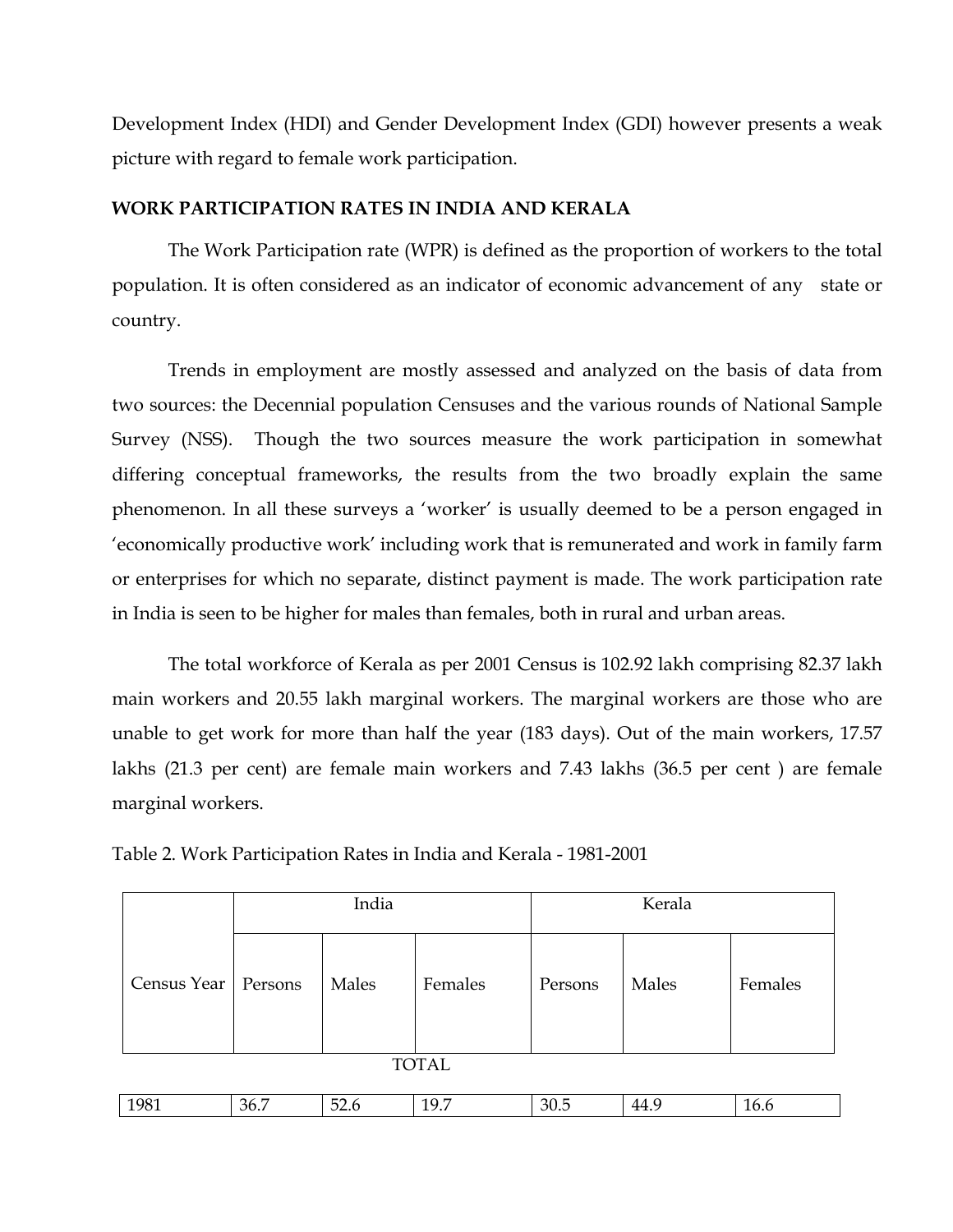| 1991 | 37.5         | 51.6 | 22.3         | 31.4 | 47.6 | 15.9 |  |  |  |
|------|--------------|------|--------------|------|------|------|--|--|--|
| 2001 | 39.3         | 51.9 | 25.7         | 32.3 | 50.4 | 15.3 |  |  |  |
|      | <b>RURAL</b> |      |              |      |      |      |  |  |  |
|      |              |      |              |      |      |      |  |  |  |
| 1981 | 38.8         | 53.8 | 23.1         | 31.3 | 45.2 | 17.7 |  |  |  |
| 1991 | 40.0         | 52.5 | 26.7         | 32.1 | 47.9 | 16.9 |  |  |  |
| 2001 | 42.0         | 52.4 | 31.0         | 32.6 | 50.2 | 15.9 |  |  |  |
|      |              |      | <b>URBAN</b> |      |      |      |  |  |  |
|      |              |      |              |      |      |      |  |  |  |
| 1981 | 30.0         | 49.1 | 8.3          | 27.4 | 43.4 | 11.8 |  |  |  |
| 1991 | 30.2         | 48.9 | 9.2          | 29.6 | 46.8 | 13.0 |  |  |  |

2001 | 32.2 | 50.0 | 11.6 | 31.6 | 50.8 | 13.5

Note: For 1981, the work participation rate for India for total, rural and urban areas was worked out excluding Assam and Jammu& Kashmir and for 1991, it was calculated excluding Jammu &Kashmir. In 2001, the figures for India exclude Kutchh district, Morvi, Maliya-Miyana &Wankaner taluks of Rajkot & Jodiya taluks of Jamnagar district of Gujarat State.

Source: Census of India, 2001, Provisional Population Totals, Paper 3 of 2001.

Table 2 presents the work participation rates for males and females in India and Kerala. The work participation rate (WPR) is significantly higher for males than for females in rural as well as urban areas both at national level and in Kerala. However, the gap between male -female WPR is higher in Kerala as compared to India. The female WPR in Kerala was falling continuously from 16.6 to 15.9 an d 15.3 per cent for the Census years 1981, 1991 and 2001 respectively and it was much below the national average of 19.7, 22.3 and 25.7 per cent .With 2001 Census, the gap in female WPR becomes much wider as there is a 10.4 per cent difference (25.7 per cent – 15.3 per cent= 10.4 per cent). Another noteworthy trend in female WPR in Kerala is that rural WPR is higher than urban WPR, though it is also declining (from 17.7 per cent in 1981 to 15.9 per cent in 2001). Yet another feature of WPR of females in Kerala is that in the urban areas, work participation rate has been rising steadily from 11.8 per cent to 13.0 per cent and then to 13.5 per cent during the Census years 1981, 1991 and 2001.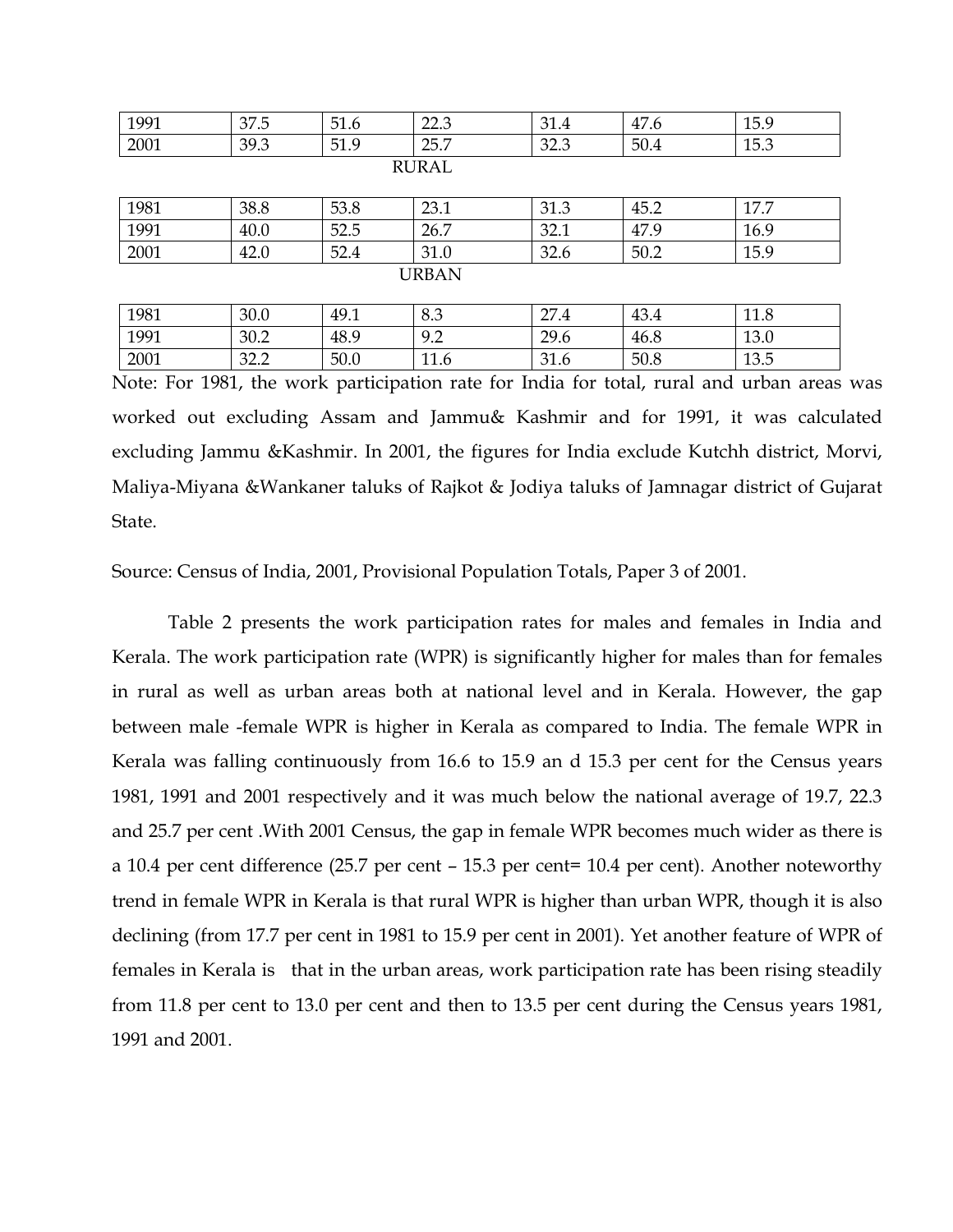The NSSO data provides a different picture. It is well known that Census underestimates work participation rates (WPR), in particular of women, while the methodology and concepts used by the National Sample Survey Organisation (NSSO) ensures a better enumeration of the work force. The latest NSSO Round data for the year 2004-05 shows much higher WPRs for males and females compared to the Census (Table3). However, unlike at the all India level where WPRs have increased among men and women, in rural and urban areas, for Kerala the increase is muted. Rural female work participation rates have increased slightly whereas those of the urban areas have remained stagnant since the early 1990s as shown in Table 3.

Table 3. Work Participation Rates by Usual Principal & Subsidiary Status in Kerala and India from 1993-94 to 2004-05 (in %).

|            | <b>KERALA</b> |         |         | <b>INDIA</b> |         |         |
|------------|---------------|---------|---------|--------------|---------|---------|
| Year       | 1993-94       | 1999-00 | 2004-05 | 1993-94      | 1999-00 | 2004-05 |
| Rural Male | 53.7          | 55.3    | 55.9    | 55.3         | 53.1    | 54.6    |
| Rural      | 23.8          | 23.8    | 25.6    | 32.8         | 29.9    | 32.7    |
| Female     |               |         |         |              |         |         |
| Urban      | 55.9          | 55.8    | 54.7    | 52.1         | 51.8    | 54.9    |
| Male       |               |         |         |              |         |         |
| Urban      | 20.3          | 20.3    | 20.0    | 15.5         | 13.9    | 16.6    |
| Female     |               |         |         |              |         |         |

Source: Economic Review, 2007.

The distribution of workers in primary and non- primary sectors in Kerala during 1961 to 2001 is given in Table 4. While the percentage of males and females employed in the primary sector has shown a decline in rural and urban areas it has increased in the nonprimary sector. The work participation of both males and females in the rural areas has been marked by a consistent decline since 1971. With regard to female work participation the major change between primary and non-primary sectors has occurred during the period 1991 to 2001. For instance, in rural areas, while female work participation rate recorded a decline of 38 per cent in the primary sector, it increased by 40.9 per cent in the non- primary sector.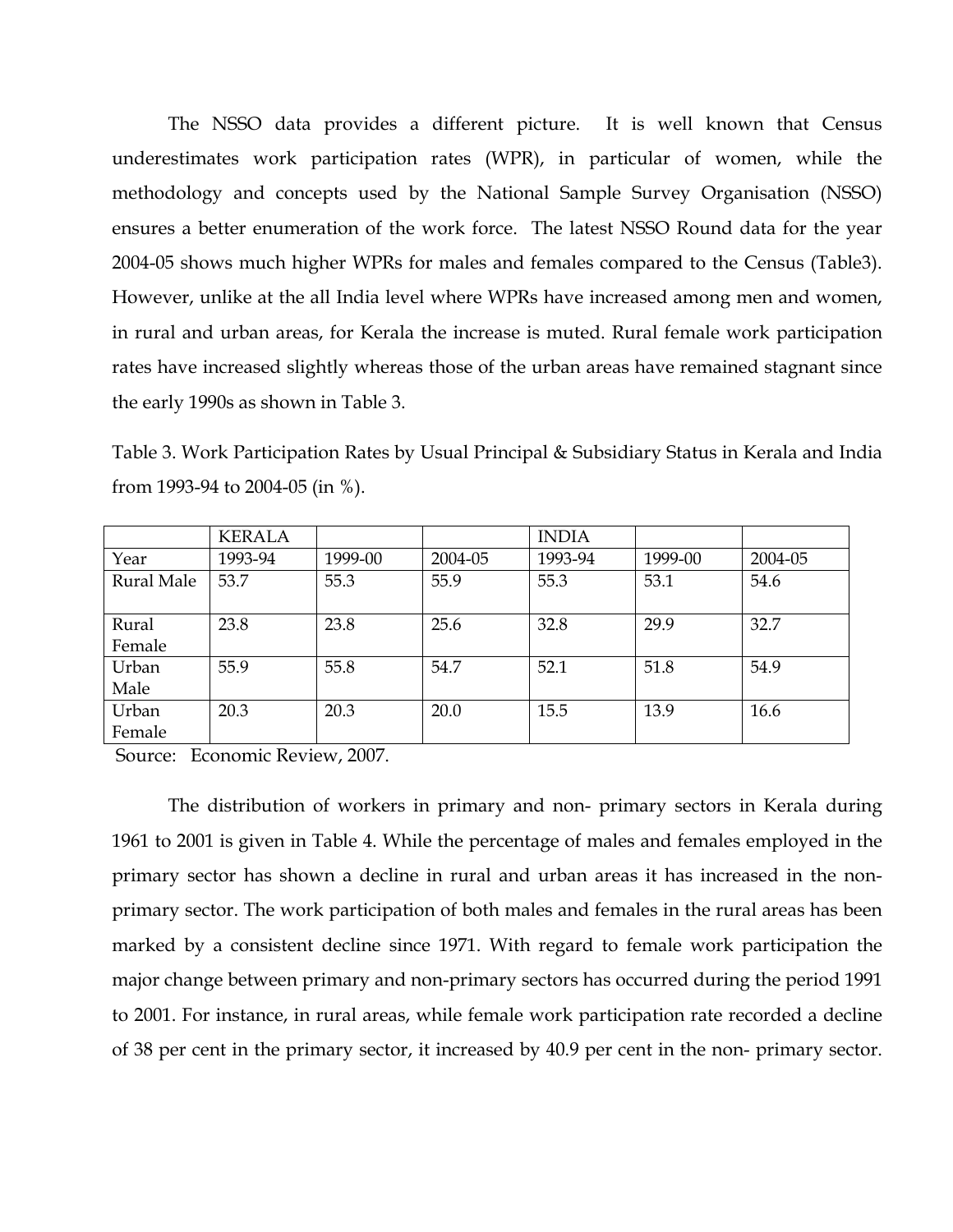In urban areas, female work participation rate declined by 55.25 per cent in primary sector and increased by 15.45 per cent in the non- primary sector.

# Table 4

Work Participation Rate in Primary and Non-Primary Sectors by Sex and Residence in Kerala, 1961-2001

| Year  | Males | Primary<br>Females | Non-primary<br>Males Females |      |
|-------|-------|--------------------|------------------------------|------|
| Rural |       |                    |                              |      |
| 1961  | 41.1  | 46.9               | 58.9                         | 53.1 |
| 1971  | 53.4  | 58.2               | 46.6                         | 41.8 |
| 1981  | 47.1  | 55.6               | 52.9                         | 44.4 |
| 1991  | 35.5  | 51.6               | 64.5                         | 48.4 |
| 2001  | 27.6  | 31.8               | 72.4                         | 68.2 |
| Urban |       |                    |                              |      |
| 1961  | 7.2   | 15.4               | 92.8                         | 84.6 |
| 1971  | 8.9   | 20.2               | 91.1                         | 79.8 |
| 1981  | 10.5  | 18.2               | 89.5                         | 81.8 |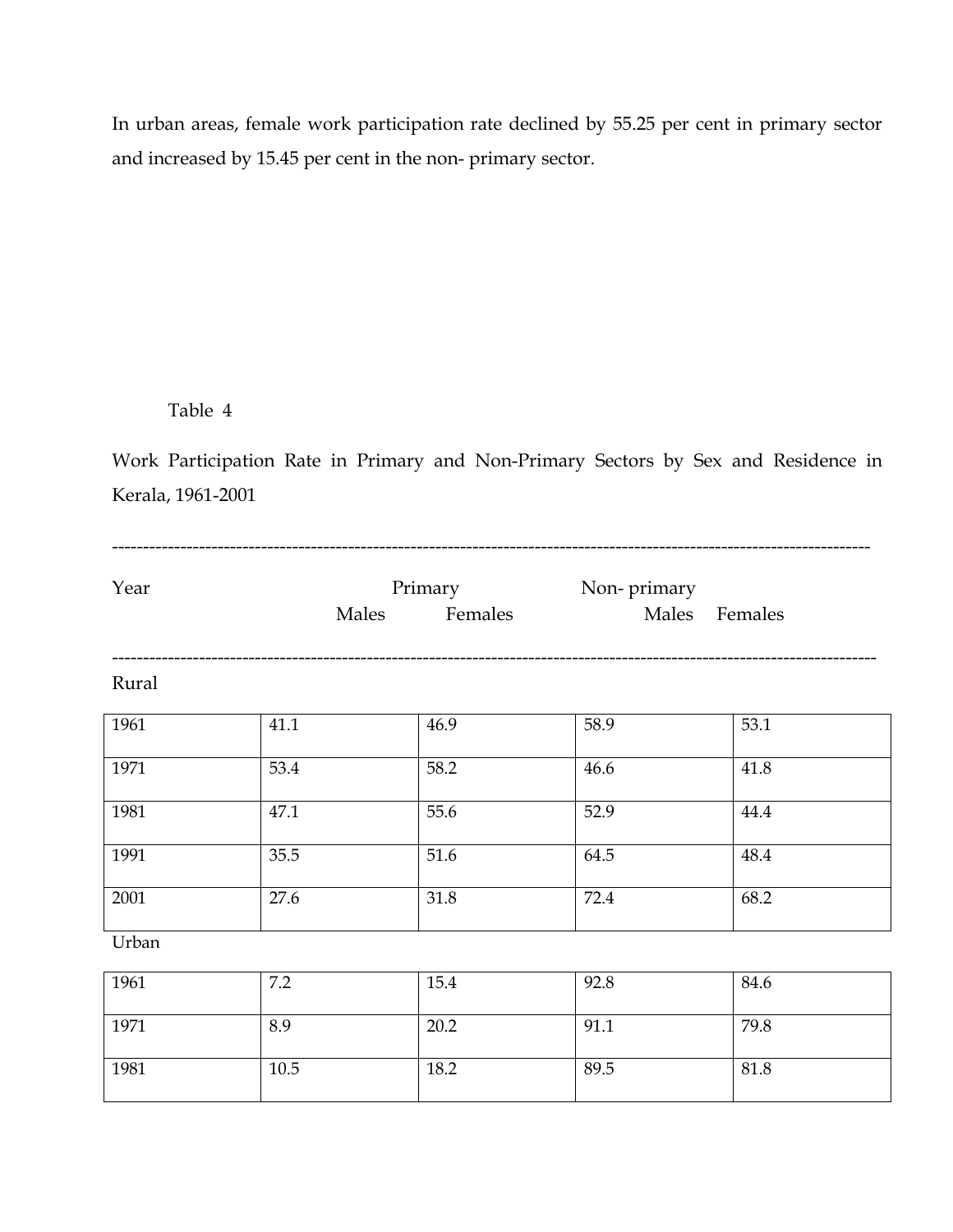| 1991 | 11.9 | 21.9 | 88.1 | 78.1 |
|------|------|------|------|------|
| 2001 | 6.7  | 9.8  | 93.3 | 90.2 |

Note: Cultivators and agricultural labourers included among Primary sectors and others

Source: Compiled from various Census reports.

It is seen that the primary sector still remains the largest provider of employment for both men and women in India, but in Kerala only less than half the labor force is employed in the primary sector. A number of factors have contributed to the decline in the work participation rates:-1) aversion to manual labour by the newly educated youth 2) keeping of land fallow by even small land holders due to absence of lease provisions as well as due to mounting wages 3) shifts in the cropping pattern in favour of perennial crops like coconut, rubber etc. The demand for labour, especially female labour is comparatively less in the cultivation of coconut and rubber where as it is much higher in paddy as women are engaged in transplanting, weeding and harvesting activities. This has reduced female labour absorption considerably and generated more employment for men. For instance, area under paddy declined by 40 per cent in the 90s. Yet another reason responsible for this phenomenon is the relatively faster growth of agricultural wages in comparison to output prices which made farming less attractive. For example, in 1960, one quintal of paddy could purchase 29 man days of labour while 40 years later the same quantity is worth only about five man days (Economic Review,2005) The shifting of female agricultural labourers towards self- employment, the collapse of the traditional industries like coir, cashew, handicrafts and handloom which are female labour intensive also have paved the way for the decline in the female work participation rate. At present these industries are in a vulnerable position due to unfavourable terms of trade and acute competition from machine made and synthetic products.

## Status of Employment

 The distribution of workers as self, regular and casual status is generally regarded as an indicator of the quality of employment and conditions in the labour market.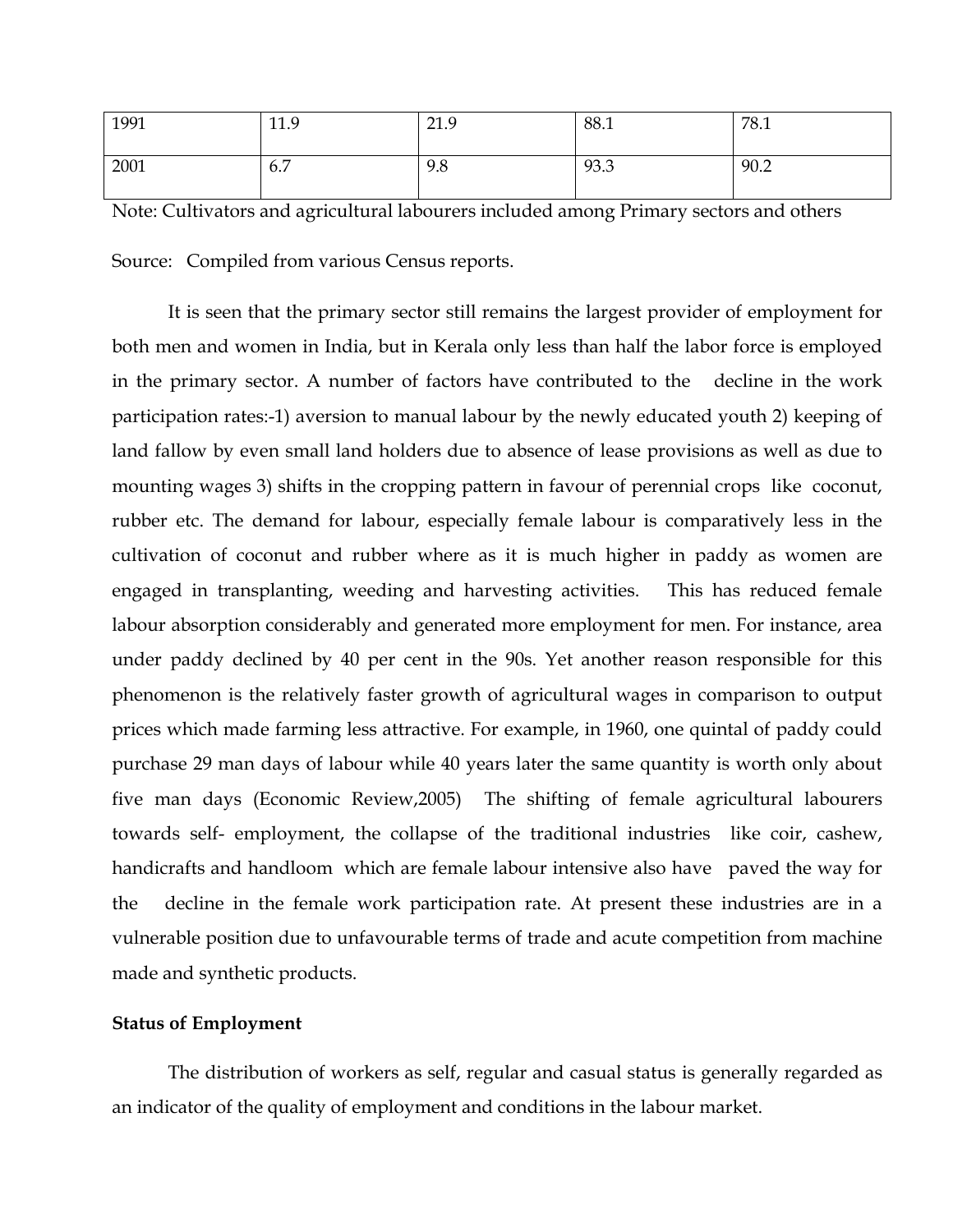|               | Self       |       |        | Regular    |       |       | Casual     |       |       |
|---------------|------------|-------|--------|------------|-------|-------|------------|-------|-------|
|               | Employment |       |        | Employment |       |       | Employment |       |       |
|               | 1987-88    | 1993  | 1999-  | 1987-88    | 1993- | 1999- | 1987-88    | 1993- | 1999- |
|               |            | $-94$ | $00\,$ |            | 94    | 00    |            | 94    | 00    |
| <b>INDIA</b>  |            |       |        |            |       |       |            |       |       |
| <b>RM</b>     | 58.66      | 57.7  | 55.0   | 10.0       | 8.5   | 8.8   | 31.4       | 33.8  | 36.2  |
| RF            | 60.8       | 58.6  | 57.3   | 3.7        | 2.7   | 3.1   | 35.5       | 38.71 | 39.6  |
| <b>UM</b>     | 41.7       | 41.7  | 41.5   | 43.7       | 42.2  | 41.7  | 14.6       | 16.1  | 16.8  |
| UF            | 47.1       | 44.8  | 45.3   | 27.5       | 29.2  | 33.3  | 25.4       | 26.0  | 21.4  |
| <b>KERALA</b> |            |       |        |            |       |       |            |       |       |
| <b>RM</b>     | 44.6       | 40.8  | 38.1   | 12.2       | 12.3  | 13.0  | 43.2       | 46.9  | 48.9  |
| RF            | 57.7       | 55.0  | 53.0   | 9.4        | 9.7   | 15.0  | 32.9       | 35.3  | 32.0  |
| <b>UM</b>     | 41.0       | 37.5  | 37.4   | 32.6       | 26.8  | 28.0  | 26.4       | 35.7  | 34.6  |
| UF            | 51.5       | 45.8  | 50.9   | 30.9       | 26.6  | 31.9  | 17.6       | 27.6  | 17.2  |

Table 5. Category-wise Distribution of Workforce in India and Kerala-1987-88 to 1999-00.

Source: 1) Sarvekshana, September 1990: Results of the Fourth Quinquennial Survey on Employment ND Unemployment (all-India), NSS 43rd Round, July 1987- June 1998. For Kerala, Sarvekshana, Special Issue, January 1992.

2) Sarvekshana, July-September 1996, Employment and Unemployment in India, 1993-94(50th Round), National Sample Survey Organisation.

3)1999-00, Employment and Unemployment Situation in India, 1999-00, Report No. 458  $(55/10/2)$ .

 Employment by status (Table 5) shows that during the period 1987-1999 the share of women in self- employment has fallen in rural areas, while in the urban areas though their share in employment has declined in 1993-94 it recorded an increase in1999-2000 at the national level. While 53 per cent of the rural females and 51 per cent of the urban females were categorized as self- employed, the corresponding percentage for the rural males was 38 and that of urban males 37 In Kerala. In the case of regular employment, female employment in the urban areas has shown only a marginal increase, where as in the rural areas, their share had risen significantly (from 9.4 in 1987-88 to 15.0 per cent in 1999-00).Higher levels of literacy in Kerala have certainly enabled women to secure a higher share of regular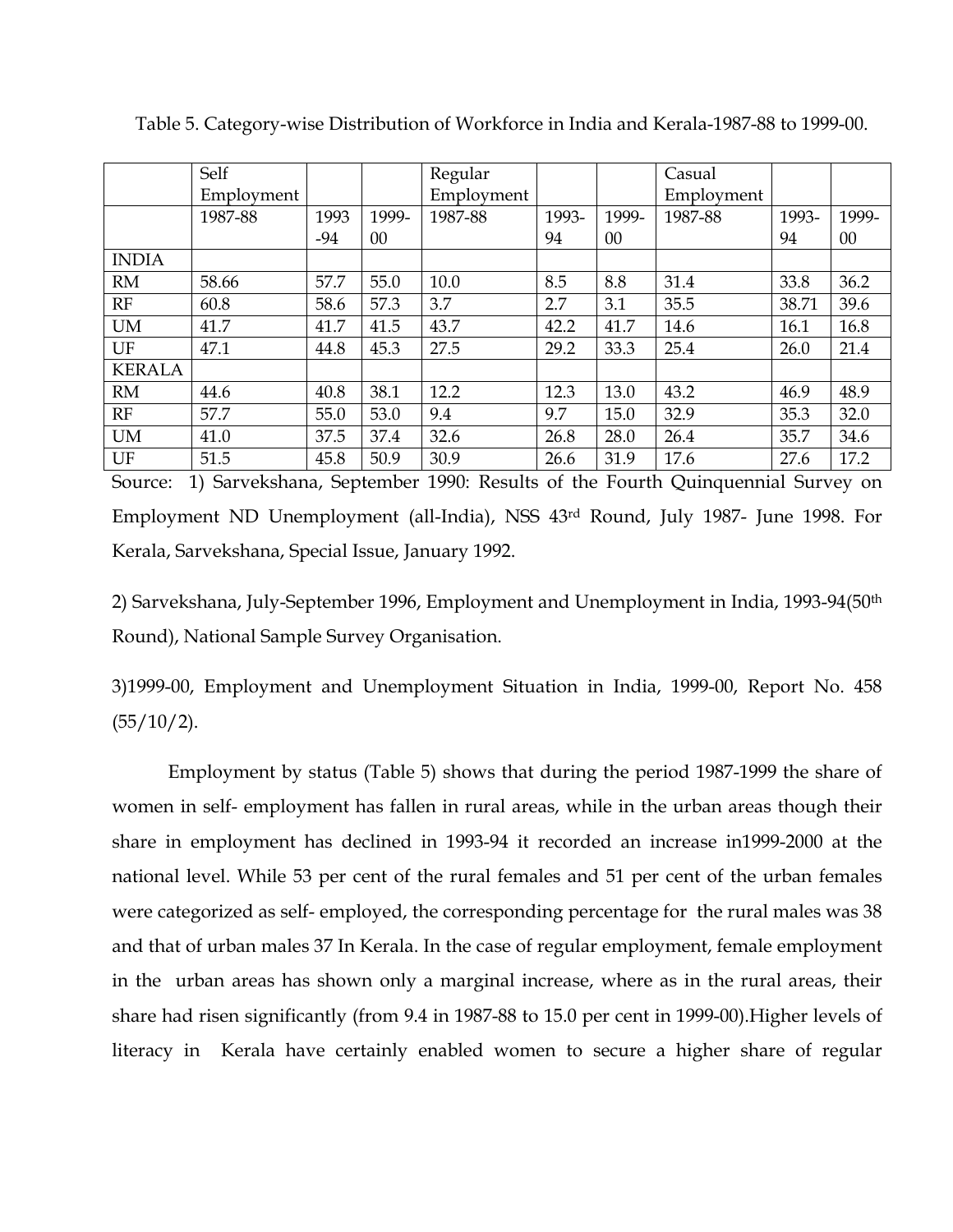employment. This is also reflected in the organized sector employment in Kerala as compared to other states in India(Eapen,2004).

# Female employment in Organised Sector

The workers in the organized sector are those who are regularly employed and are eligible for getting wages and non- wage benefits as per the labour laws. The organized sector comprises of all categories of public establishments as well as private establishments employing 10 or more persons.

| Year | Women<br>employment        | Women<br>employment         | Total women<br>public<br>in                          | Total<br>workers(in | Percentage of<br>women                  |
|------|----------------------------|-----------------------------|------------------------------------------------------|---------------------|-----------------------------------------|
|      | in public<br>sector $(\%)$ | in private<br>sector $(\%)$ | &private<br>sector<br>in<br>$\overline{a}$<br>lakhs) | lakh)               | employment<br>total<br>to<br>employment |
| 1993 | 31.29                      | 43.76                       | 4.38                                                 | 11.85               | 36.96                                   |
| 1994 | 31.47                      | 44.44                       | 4.48                                                 | 11.98               | 37.39                                   |
| 1995 | n/a                        | n/a                         | n/a                                                  | 11.74               | n/a                                     |
| 1996 | 29.54                      | 46.38                       | 4.41                                                 | 11.79               | 37.40                                   |
| 1997 | 29.73                      | 46.62                       | 4.37                                                 | 11.63               | 37.58                                   |
| 1998 | 29.78                      | 47.62                       | 4.64                                                 | 12.16               | 38.16                                   |
| 1999 | 29.45                      | 43.79                       | 4.43                                                 | 12.10               | 36.61                                   |
| 2000 | n/a                        | n/a                         | 4.78                                                 | 12.52               | 38.18                                   |
| 2001 | 30.01                      | 49.00                       | 4.86                                                 | 12.42               | 39.13                                   |
| 2002 | 30.33                      | 49.01                       | 4.76                                                 | 12.14               | 39.21                                   |
| 2003 | n/a                        | n/a                         | n/a                                                  | 12.12               | n/a                                     |

Table 6. Employment of Women in the Organised Sector in Kerala, 1993-2003

Source: 1)Statistics for Planning, 2001.

2) Economic Review, 2003.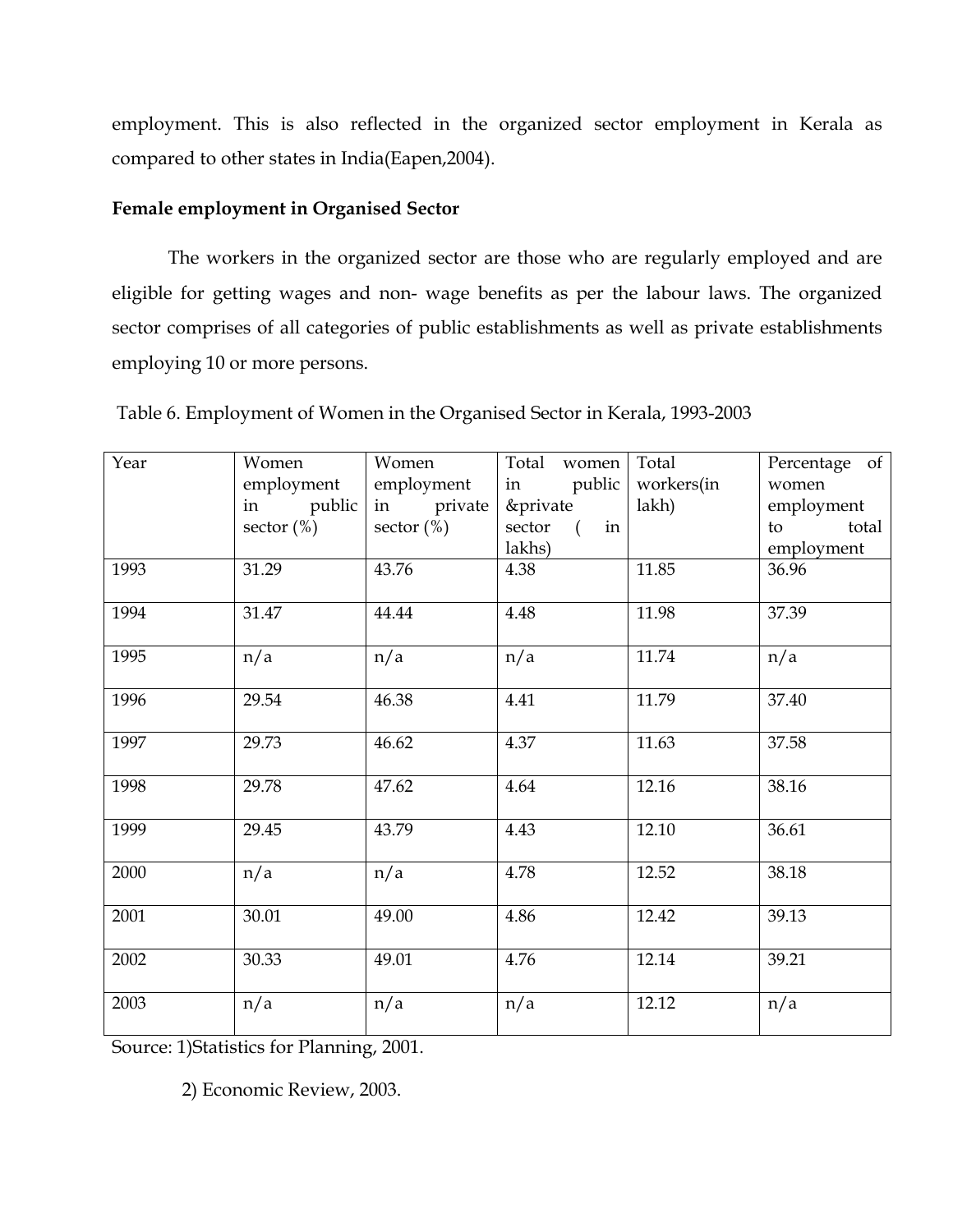The share of female workers in the organized sector in Kerala is also low as compared to their male counterparts .But the position of women in Kerala (40 per cent) is better than their counter parts at the national level (19 per cent). In the private sector, the proportion of female workers in Kerala form 50 per cent where as it is below 25 per cent in India. Table 6 shows that though the share of women's employment in the organized sector is on the rise, their share is still less than that of men. The improvement in the proportion of women employment in the organized sector is predominantly in the private sector and this trend was seen particularly during the post liberalization period. During the post-reform period, private sector has the pace over that of public sector in respect of growth rate of employment. The deceleration in employment growth in public sector enterprises in the post –reform period was, however, more than offset by a sharp increase in employment in the private sector enterprises, which led to acceleration in employment growth in organized sector. In spite of this, we cannot find a marked increase in their level of employment, commensurate with their high level of literacy, skill development and high sex ratio. A significant proportion of women in the organized sector are located at the lower end of the worker hierarchy. Majority of the female workers are engaged in activities connected with agriculture, household industry and in the unorganized segment of other industries and services without employment or income security. For instance, only five public sector undertakings are managed by women out of a total of 112 public sector undertakings functioning in the state.

#### Trends in Unemployment

Structural reforms and the search for greater competitiveness are found to produce weak employment growth in the expanding sectors, as well as shedding of workers in the traditional industries. This low employment intensity of output growth has resulted in the swelling up of the category of unemployed. (Neetha, 2009).

The unemployment of a vast section of the active labour force has become a grave socio-economic problem during the last few decades. Kerala accounts for only three per cent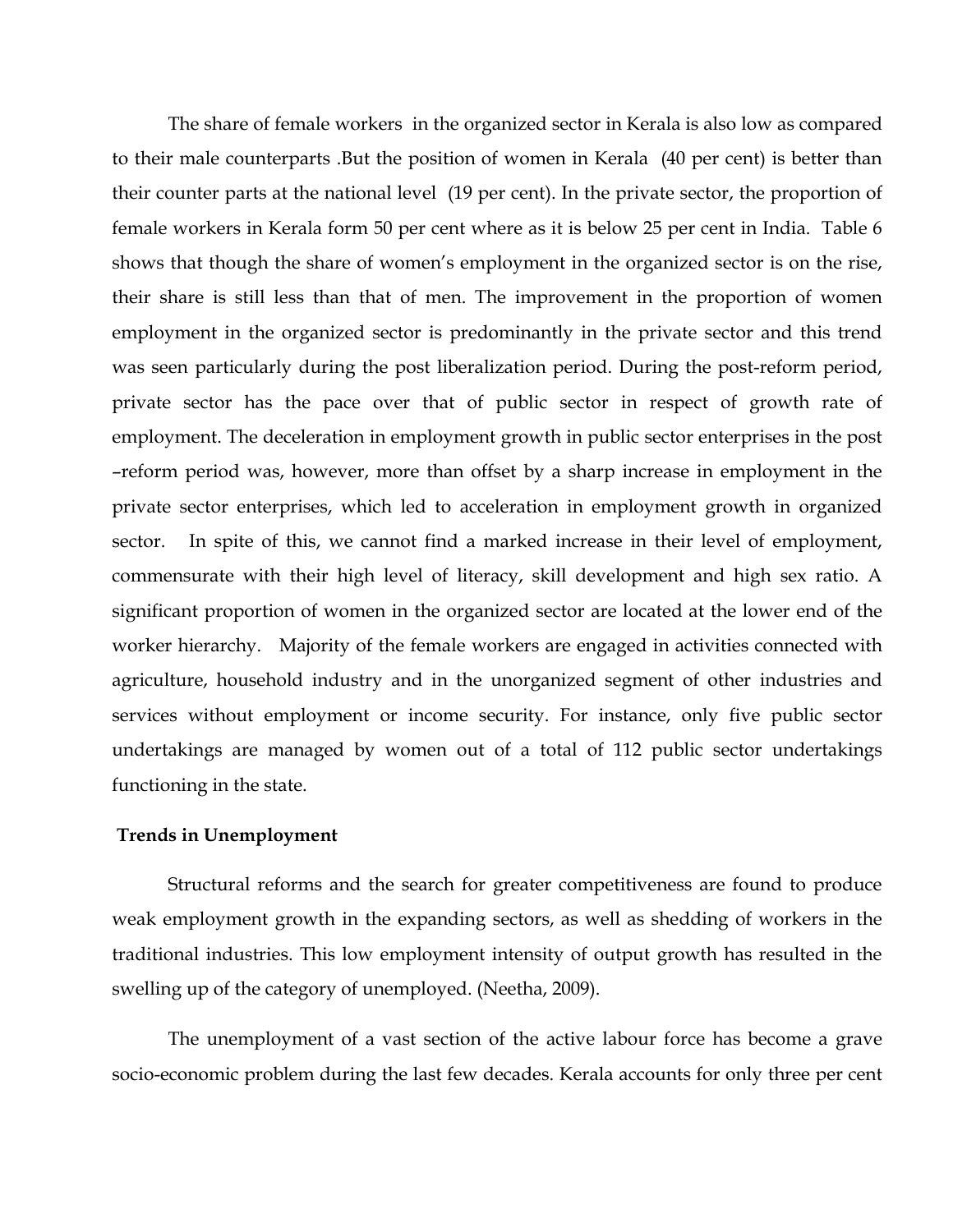of India's population, but its share of India's unemployed is as high as 16 per cent. The study by Eapen (2004) has shown that the low female work participation rates in Kerala indicate the existence of large proportion of unemployed women in the labour force. The estimates by National Sample Survey Organisation for Kerala confirm this fact. A sex –wise distribution shows that the rural unemployment rate for females is 26 per cent while it is only 20 per cent for males based on current daily status definition of unemployment (NSSO, 2001). The incidence of unemployment was found to be higher among women both in rural and urban areas. Urban unemployment rate for females is as high as 28 per cent as against 15.5 for males.

|        | Kerala           |              | All India                     |         |  |
|--------|------------------|--------------|-------------------------------|---------|--|
|        | Usual            | Current      | Usual                         | Current |  |
|        | principal status | daily status | principal status daily status |         |  |
| Rural  |                  |              |                               |         |  |
| Male   | 7.6              | 20.0         | 2.1                           | 7.2     |  |
| Female | 19.7             | 26.1         | 1.5                           | 7.0     |  |
| Person | 10.9             | 21.7         | 1.9                           | 7.1     |  |
| Urban  |                  |              |                               |         |  |
| Male   | 6.9              | 15.5         | 4.8                           | 7.3     |  |
| Female | 26.4             | 28.2         | 7.1                           | 9.4     |  |
| Person | 12.5             | 19.1         | 5.2                           | 7.7     |  |

Table 7. Unemployment Rates in 1999-2000: Kerala and All India (%)

Source: National Sample Survey Organisation, 2001.

Unemployment among the educated is also a serious matter of concern. The percentage of educated persons among the unemployed in Kerala is also higher than at all – India. If we analyze the unemployment situation in Kerala we could find that this is true. It is evident from the NSSO data that one-fourth of the educated labour force in rural areas and more than one- fifth of the educated labour force in urban areas is unemployed based on usual principal status. In Kerala, female educated unemployment in urban areas is 34.2 per cent as compared to 36.7 per cent in rural areas in 1999-2000. As opposed to this the female educated unemployment in the rural and urban areas of India is 14.3 per cent and 14.6 per cent respectively during the same period.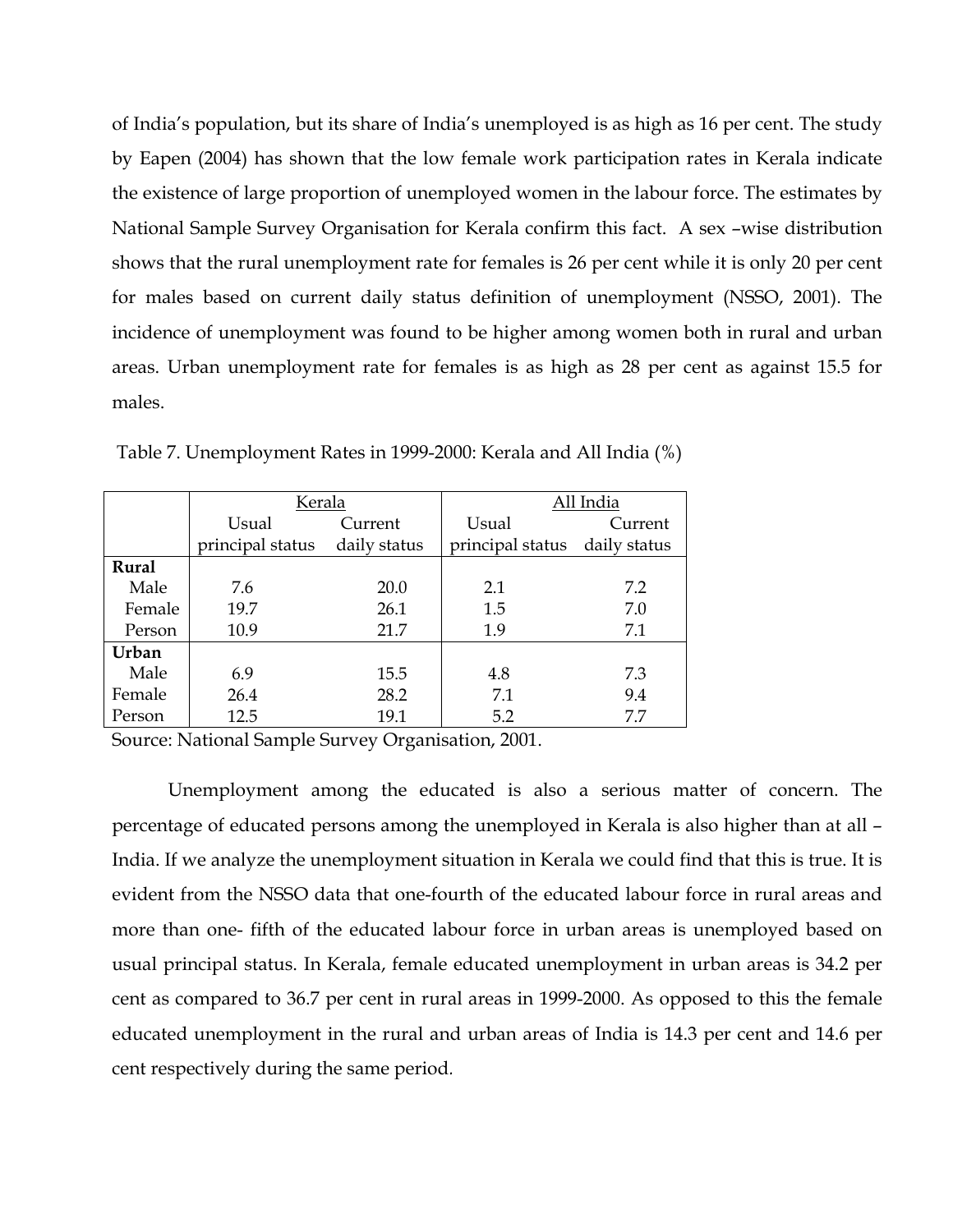| Category of Workers      | Kerala                 |                        | India                  |                        |
|--------------------------|------------------------|------------------------|------------------------|------------------------|
|                          | 50 <sup>th</sup> round | 55 <sup>th</sup> round | 50 <sup>th</sup> round | 55 <sup>th</sup> round |
|                          | $(1993-94)$            | $(1999 - 2000)$        | $(1993-94)$            | $(1999 - 2000)$        |
| Usual principal and      |                        |                        |                        |                        |
| Subsidiary status (UPSS) |                        |                        |                        |                        |
| Rural male               | 15.6                   | 11.2                   | 6.5                    | 5.6                    |
| Rural female             | 32.3                   | 36.7                   | 15.0                   | 14.6                   |
| Urban male               | 11.2                   | 7.4                    | 6.0                    | 6.2                    |
| Urban female             | 34.9                   | 34.2                   | 18.2                   | 14.3                   |
| Usual principal          |                        |                        |                        |                        |
| Status (UPS)             |                        |                        |                        |                        |
| Rural male               | 18.5                   | 15.0                   | 8.8                    | 6.8                    |
| Rural female             | 49.6                   | 49.1                   | 24.9                   | 20.4                   |
| Urban male               | 12.6                   | 9.9                    | 6.9                    | 6.6                    |
| Urban female             | 40.6                   | 41.9                   | 20.6                   | 16.3                   |

# Table 8. Educated Unemployment Rates in Kerala and India, 1993-94 to 1999-2000 (in %)

Source: NSSO (1996), 2001.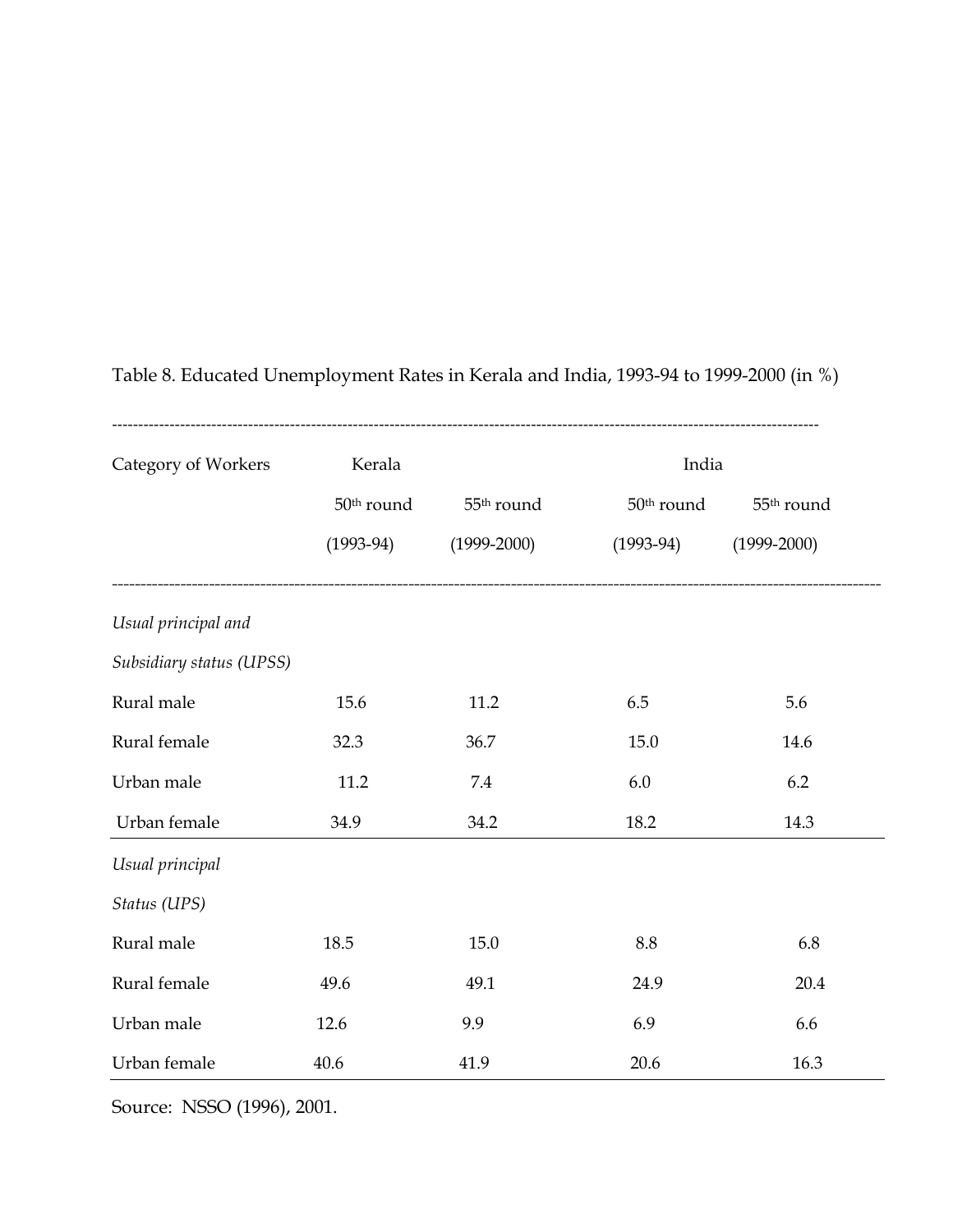## EDUCATION IN KERALA

 Kerala's achievements in the field of social development and high quality of living are the outcome of the educational progress the state has made over several decades. Even before the attainment of the country's Independence, the state of Kerala had a good record in the field of education (Leela Gulati and Ramalingam, 1997). This progress has been attained by the pioneering endeavour of the Christian missionaries, social reformers, the benevolent rulers of the erstwhile Travancore-Cochin region and the social intermediation brought about by enlightened public action. 'Liberation through education' was the motto of Sree Narayana Guru, the great seer and social philosopher of Kerala who encouraged the establishment of schools in Kerala for the hither to untouchables.

 If we go through the literacy rates in Kerala it becomes clear that these rates have improved for both men and women over the years, and that a reasonable level of gender parity now prevails (Table 9). But literacy rates among Indians, male or female are far below those in the developed countries as well as countries like Vietnam, Philippines or Thailand with over 90 per cent literacy for both sexes.

|      | INDIA $(\%)$ |        | KERALA (%) |        |
|------|--------------|--------|------------|--------|
| Year | Male         | Female | Male       | Female |
| 1961 | 34.44        | 12.95  | 54.97      | 38.90  |
| 1971 | 39.45        | 18.68  | 66.62      | 54.31  |
| 1981 | 46.62        | 24.73  | 87.74      | 75.65  |
| 1991 | 64.13        | 39.29  | 93.62      | 86.17  |
| 2001 | 75.85        | 54.16  | 94.20      | 87.86  |

Table 9. Literacy Rates in India and Kerala 1961-2001

Source: Economic Review, 1994 and 2004.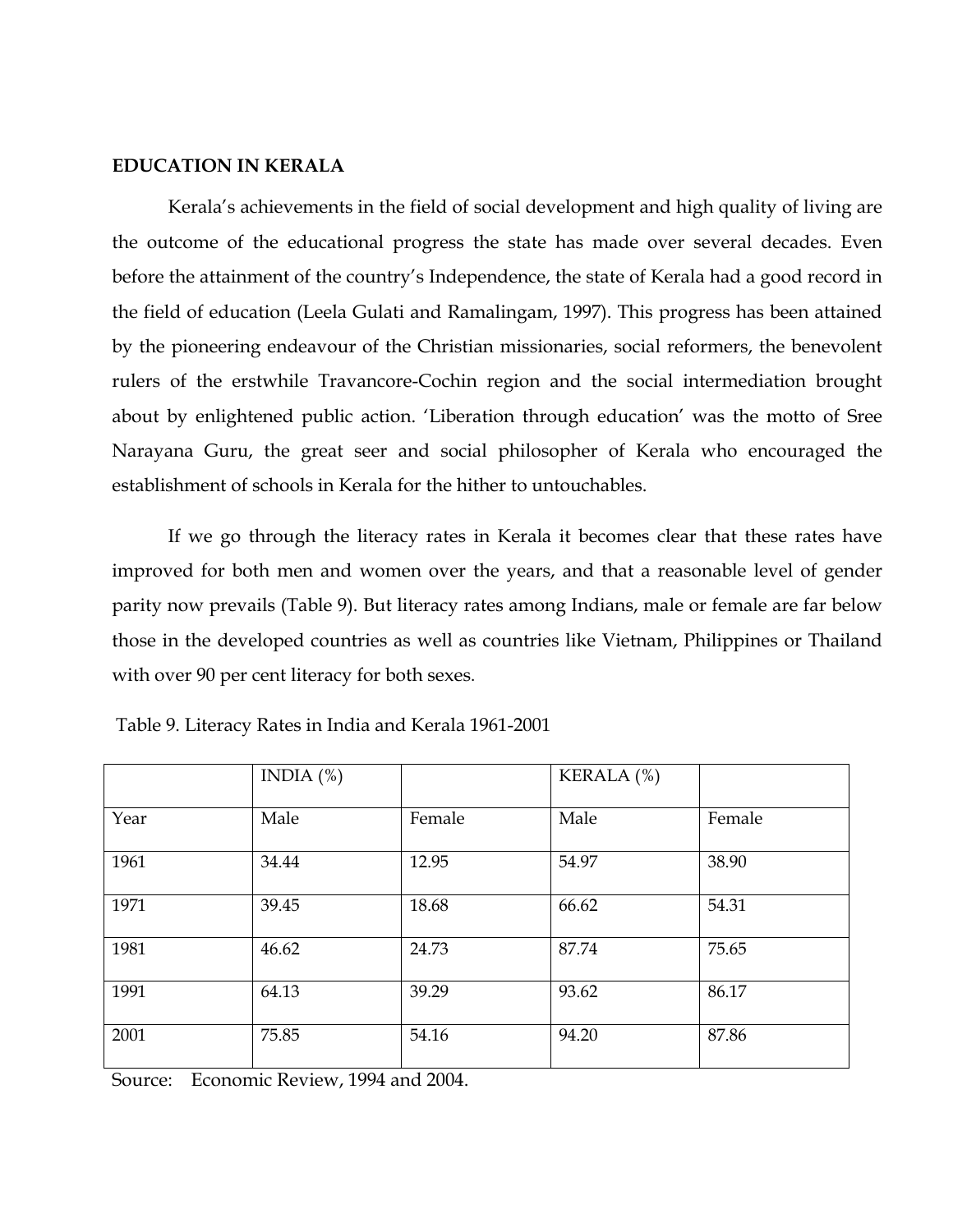Table 10 gives the trends in gross enrolment ratios at different stages of education (primary to high school classes). Clearly, at all stages of school education, the gross enrolment rates for girls have improved substantially over the years. The girl students constitute 49.23 per cent of total student enrolment in schools. The percentage of girl students at lower primary, upper primary and high school stage stood at 49.63 per cent, 48.82 per cent and 49.16 per cent respectively during 2003-04.

| Year    | Lower Primary |       | <b>Upper Primary</b> |       | High School |       | Total       |       |
|---------|---------------|-------|----------------------|-------|-------------|-------|-------------|-------|
|         | <b>Boys</b>   | Girls | <b>Boys</b>          | Girls | <b>Boys</b> | Girls | <b>Boys</b> | Girls |
| 1971-72 | 52.3          | 47.7  | 53.6                 | 46.4  | 52.1        | 47.9  | 52.6        | 47.4  |
| 1981-82 | 51.6          | 48.4  | 52.4                 | 47.6  | 51.3        | 48.7  | 51.8        | 48.2  |
| 1991-92 | 51.3          | 48.7  | 51.4                 | 48.6  | 50.0        | 50.0  | 51.0        | 49.0  |
| 2001-02 | 50.7          | 49.3  | 51.8                 | 48.2  | 50.4        | 49.6  | 51.0        | 49.0  |
| 2003-04 | 50.4          | 49.6  | 51.7                 | 48.3  | 50.7        | 49.3  | 50.9        | 49.1  |

Table 10. Sex-wise Distribution of Enrolment in schools In Kerala 1971-72 to 2003-2004

Source: Directorate of Public Instruction, Trivandrum.

 In Kerala, like anywhere else in India, the high achievers from schools almost invariably enroll for courses in higher education sector including professional courses. Table 11 indicates the sex-wise enrollment of students in Kerala during the years 2006 and 2007. It is evident from the table that girl students outweigh boys with regard to higher education. Table 11 makes it clear that 78.20 per cent have enrolled for post Graduate courses while the corresponding percentage at the graduation level forms.

Table 11. Enrolment of Students in Arts and Science Colleges in Kerala, 2006-2007

| Name of     | 2006  |       |       |         | 2007        |       |       |         |
|-------------|-------|-------|-------|---------|-------------|-------|-------|---------|
| Course      |       |       |       |         |             |       |       |         |
|             | Bovs  | Girls | Total | Girls'% | <b>Boys</b> | Girls | Total | Girls'' |
| B.A.        | 22367 | 45169 | 67536 | 66.88   | 21286       | 42958 | 64244 | 66.87   |
| <b>B.Sc</b> | 19788 | 44382 | 64170 | 69.16   | 18811       | 44210 | 63021 | 70.45   |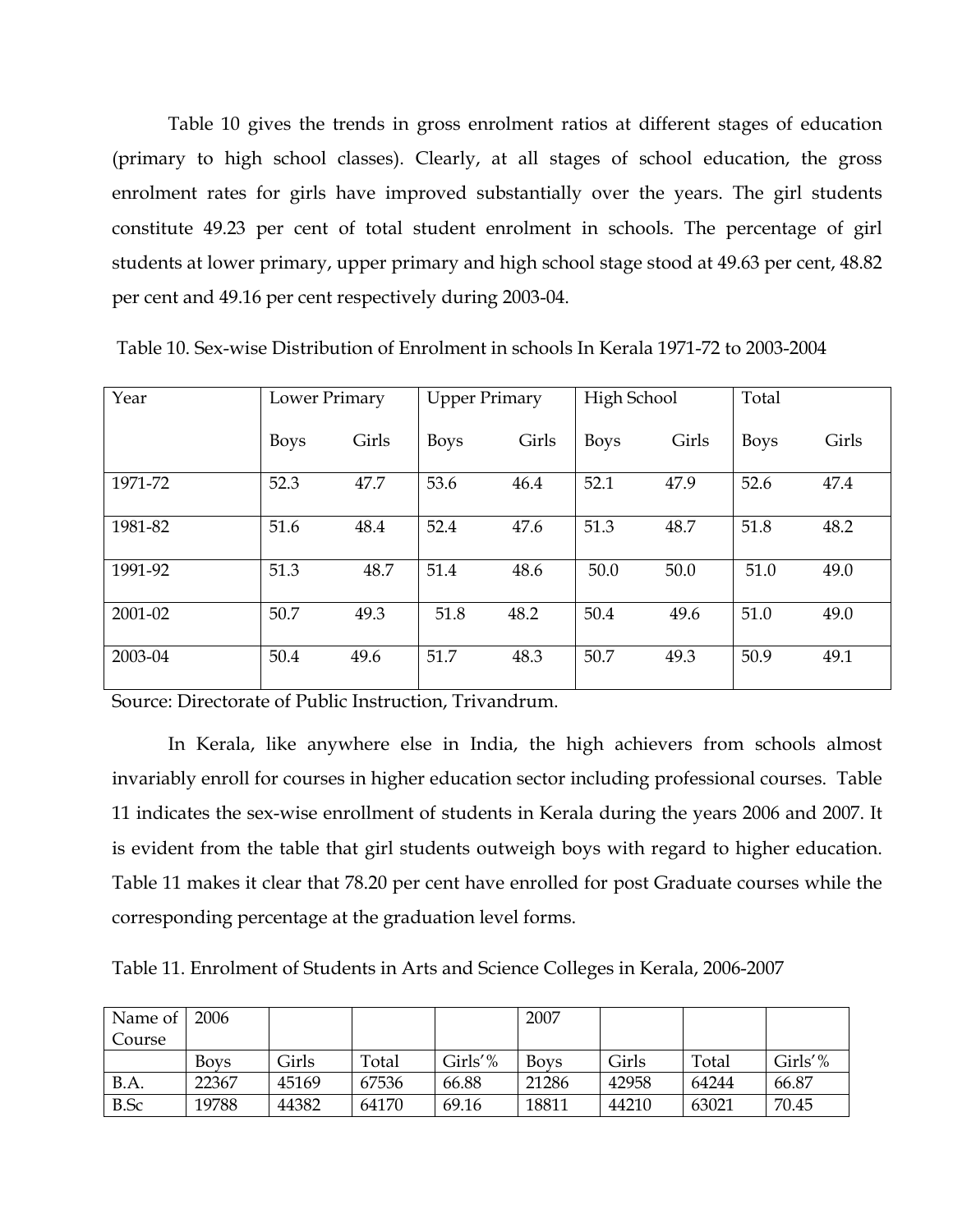| B. Com | 11338 | 12985  | 24325  | 53.38 | 11513 | 13005  | 24518  | 53.04 |
|--------|-------|--------|--------|-------|-------|--------|--------|-------|
| Sub    | 53493 | 102536 | 156029 | 65.72 | 51610 | 100173 | 151783 | 65.99 |
| Total  |       |        |        |       |       |        |        |       |
| M.A.   | 2130  | 6330   | 8460   | 74.82 | 1514  | 6001   | 7515   | 79.85 |
| M.Sc   | 2414  | 8249   | 10663  | 77.36 | 2079  | 7855   | 9934   | 79.07 |
| M.Com  | 1216  | 2409   | 3625   | 66.46 | 940   | 2401   | 3341   | 71.86 |
| Sub    | 5760  | 16988  | 22748  | 74.68 | 4533  | 16257  | 20790  | 78.20 |
| Total  |       |        |        |       |       |        |        |       |
| Total  | 59253 | 119524 | 178777 | 66.86 | 56143 | 116430 | 172573 | 67.47 |

Source: Economic Review, 2007.

The literacy levels by themselves do not accurately reveal the educational attainment of population. What is needed is the availability of good, quality education to all girls. But, that is available to a small percentage of girls as is evident from the Table 12.

| Enrolment of        | Total  |             | Girls |              | Girl's $(\%)$ |
|---------------------|--------|-------------|-------|--------------|---------------|
|                     |        | <b>Boys</b> |       | Boy's $(\%)$ |               |
| Students            |        |             |       |              |               |
| <b>CBSE Schools</b> | 224585 | 125406      | 99179 | 55.8         | 44.2          |
|                     |        |             |       |              |               |
| <b>ICSE Schools</b> | 46087  | 26927       | 19160 | 58.4         | 41.6          |
|                     |        |             |       |              |               |
| Kendriya            | 31575  | 17104       | 14471 | 54.2         | 45.8          |
| Vidyalaya           |        |             |       |              |               |
| Navodaya            | 5962   | 3477        | 2483  | 58.4         | 41.6          |
| Vidyalaya           |        |             |       |              |               |

Source: Economic Review, 2004.

The enrolment rate of girls in the higher secondary and vocational higher secondary schools surpasses the rate of boys and it is greater than 53 per cent in 2004. But the proportion of girls enrolled in the Kendriya Vidyalaya, Navodaya Vidyalaya, CBSE and ICSE Schools is below 45 per cent.

Quite contrary to this, women are far ahead of men in graduate and post- graduate education in the arts and science courses. But they lag behind men in professional and technical courses like engineering, medicine, veterinary science etc. The percentage of students enrolled in engineering colleges is very low, i.e., 30 per cent (Economic Review, 2001). But the situation has improved much. The Universities in Kerala have shifted their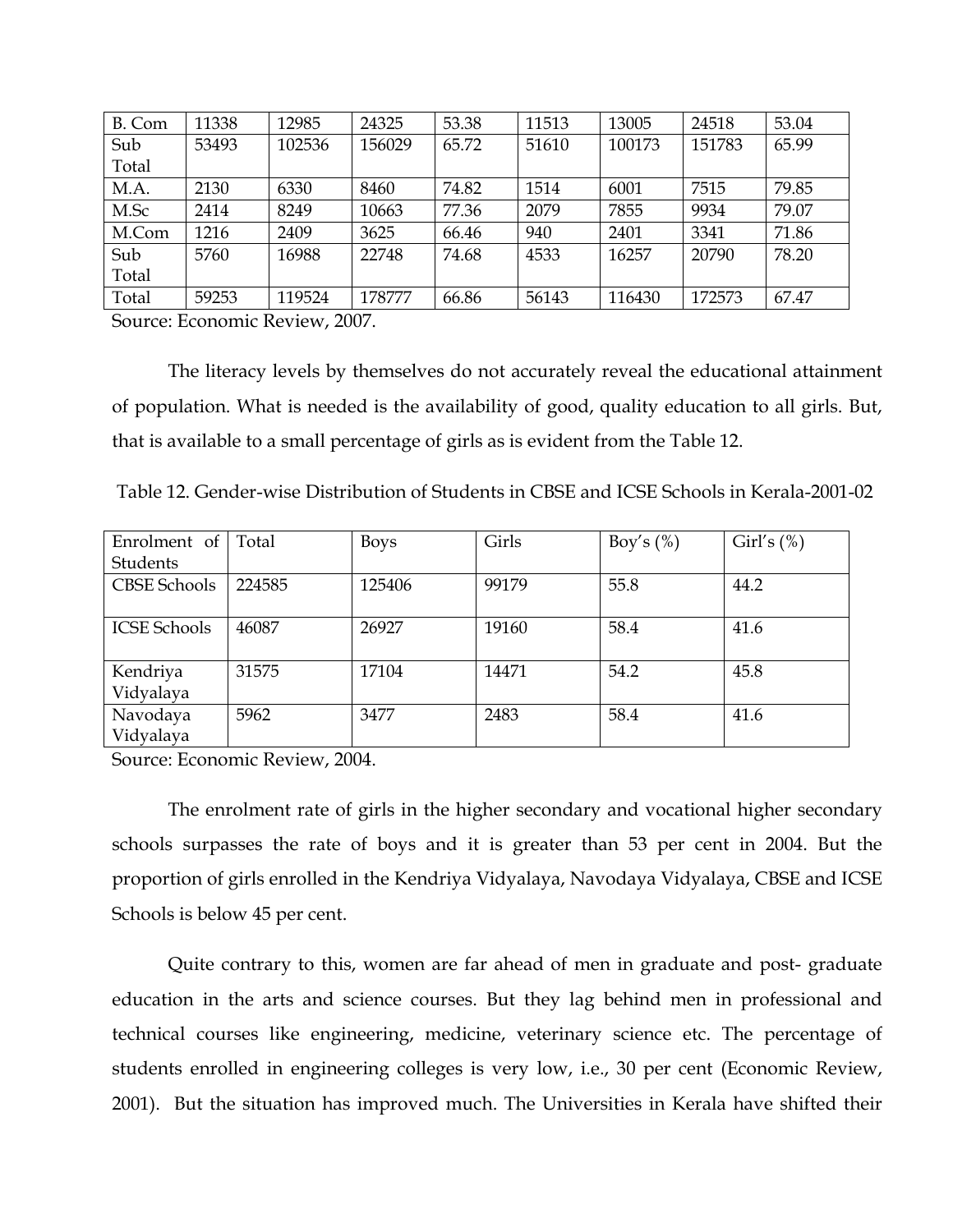emphasis from conventional courses to professional and technical job oriented courses when they grant sanction to start new courses.

| Courses                                         | Total | <b>Boys</b> | Girls | of<br>Percentage<br>girls |
|-------------------------------------------------|-------|-------------|-------|---------------------------|
| Civil Engineering                               | 2408  | 1250        | 1158  | 48.10                     |
| <b>Chemical Engineering</b>                     | 540   | 324         | 216   | 40.00                     |
| Computer Science and<br>Engineering             | 6400  | 3520        | 2880  | 45.00                     |
| <b>Information Technology</b>                   | 2700  | 1620        | 1080  | 40.00                     |
| Electronics<br>and<br><b>Communication Engg</b> | 6625  | 4625        | 2000  | 30.20                     |
| <b>Electrical Engineering</b>                   | 3600  | 1980        | 1620  | 45.00                     |
| Polymer Engineering                             | 240   | 120         | 120   | 50.00                     |
| Production cum plant<br>Engineering             | 240   | 192         | 48    | 20.00                     |
| Applied Electronics and<br>Instrumentation      | 720   | 648         | 72    | 10.00                     |
| Electronics<br>and<br>Instrumentation           | 495   | 250         | 245   | 57.10                     |
| Architecture                                    | 320   | 165         | 155   | 48.43                     |
| Medical<br>Bio<br>Engineering                   | 320   | 132         | 188   | 58.70                     |
| <b>Industrial Engineering</b>                   | 120   | 90          | 30    | 25.00                     |

Table 13. Course-wise Enrolment of Students in Engineering Courses, 2002-03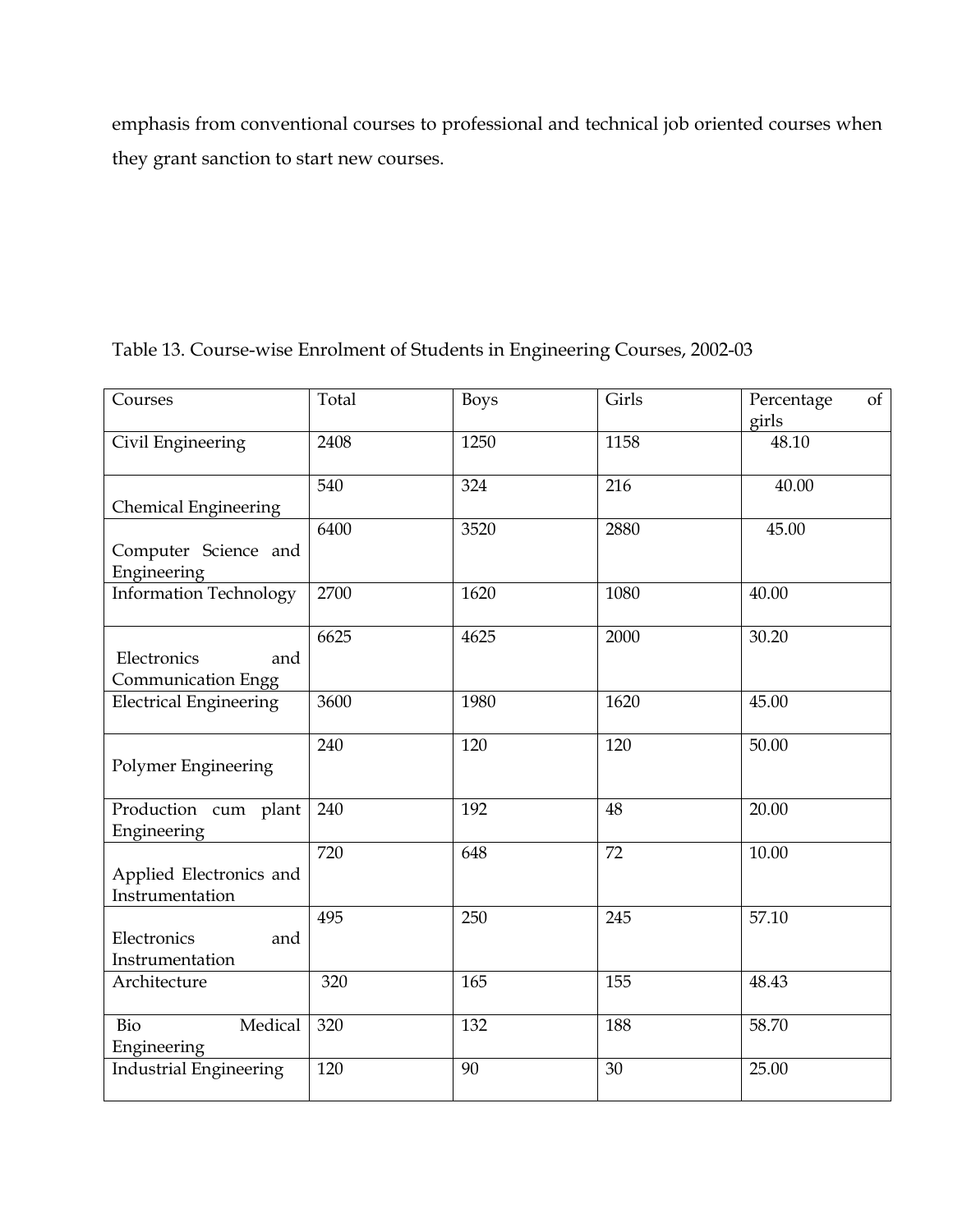| Instrumentation<br>and  | 240   | 195   | 45   | 18.75 |
|-------------------------|-------|-------|------|-------|
| Control Engineering     |       |       |      |       |
| Mechanical Engineering  | 3964  | 3924  | 40   | 1.00  |
|                         |       |       |      |       |
| Mechanical              | 240   | 228   | 12   | 5.00  |
| Engineering(Production) |       |       |      |       |
| Total                   | 29172 | 19263 | 9909 | 33.96 |
|                         |       |       |      |       |

Source: Directorate of Technical Education, Trivandrum.

Table 13 furnishes details about the course-wise enrolment of girls. While the enrolment of girls in certain specializations of engineering exceed 50 per cent (Bio-medical and electronics and instrumentation), in all other courses their percentage is very low and it is even less than five per cent. The number of girl students in Industrial Training Institutes and Technical High Schools is also low. But in other courses like teachers training, paramedical courses etc women are overwhelmingly represented. The trade wise analysis shows that there is a strong gender bias with girls opting for courses like stenography, dressmaking, secretarial practice, tailoring and beautician courses. A critical look at the pattern of education pursue after schooling , through a gender lens, reveals that the courses that have a larger intake of girls are those that lead to suitable professions for women from the point of view of their familial responsibilities (Eapen and Kodoth, 2004). The predominance of women in such courses confirms the fact that higher education is seen as a means to further 'marriageability' of girls, by enabling them to make better wives and mothers and a potential contributors to the economic well- being of the family (Eapen and Kodoth 2004).

# REASONS FOR THE DECLINING WORK PARTICIPATION OF WOMEN IN KERALA

The purpose of education is not merely the attainment of knowledge. It should enable people to secure gainful employment opportunities. Though literacy has been increasing at a much rapid pace in Kerala as compared to the rest of the country, it has not translated in to suitable job opportunities. Female educated unemployment is an acute problem in Kerala especially among those with secondary school level education. The percentage of female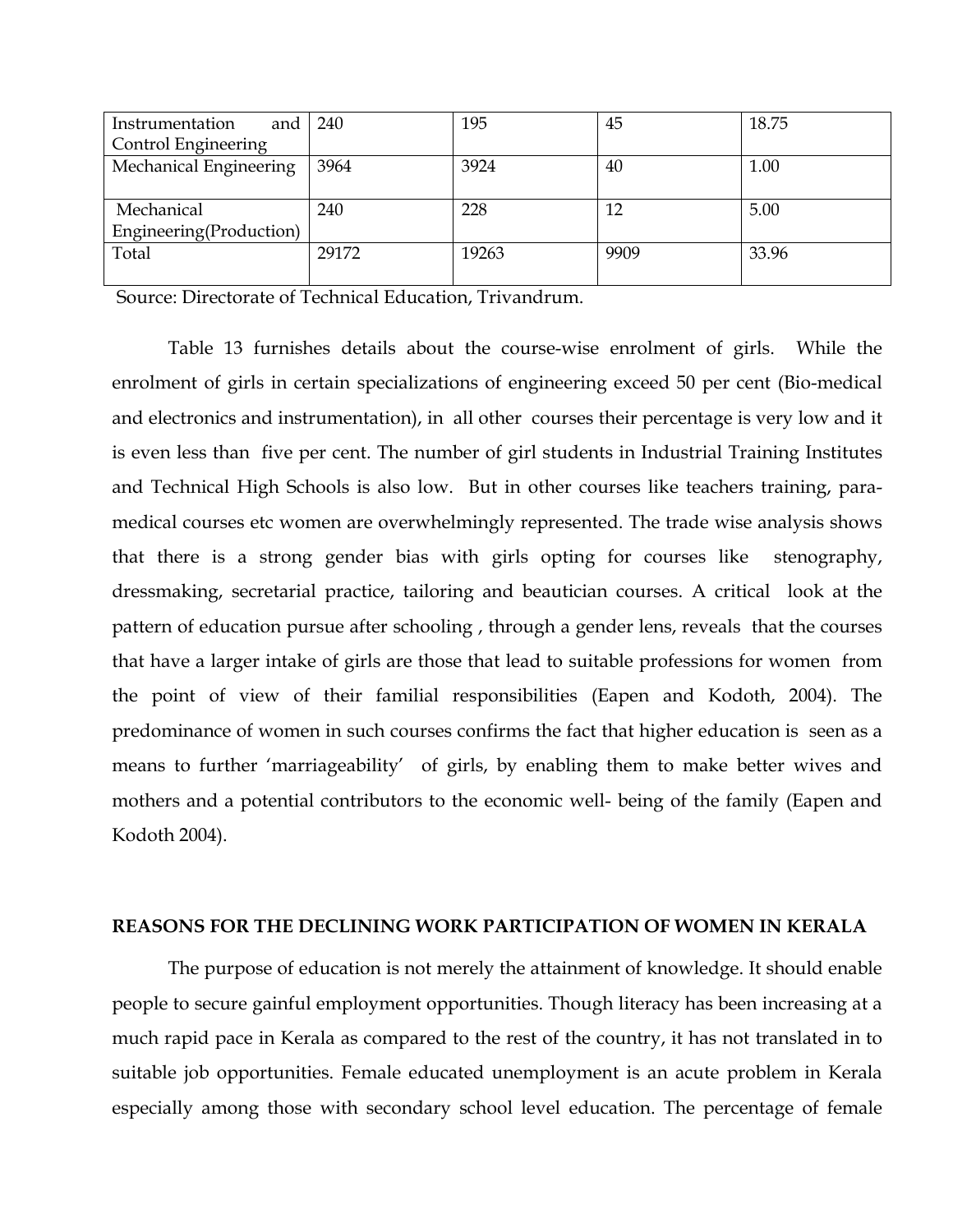jobseekers accounted to 58 during the year 2007. Some of the reasons are associated with the education system itself while others are related with the society. At low levels of literacy and education, women may be engaged in work to a substantial extent, but without education, they would not be able to obtain employment characterized by independent income earning opportunity, stability and job security and upward mobility. Opportunities for employment would, no doubt, depend on the pace and pattern of economic growth and development, but lack of education and requisite skills may still prevent women from taking advantage of them (Papola, 1993).

 The root cause of the low work participation of women can be seen in the gender discrimination which has been in existence for centuries. Women of all castes, and communities, rich or poor, educated or uneducated are the victims of this discrimination. The Kerala women are not an exception to this evil. Even though we boast of high human development, women empowerment etc, these are only myths and not a reality. There is a general belief among parents that girls are destined to become housewives and mothers. They are quite unwilling to give quality education to their daughters. This is evident from the low enrolment of girls in CBSE and ICSE schools and engineering and medicine courses. The parents think that their foremost responsibility towards a girl child is her marriage, which is a costly affair due to the mounting dowry rates. They are thus not very particular about providing good education to their daughters. This type of attitude is seen even among the rich and educated parents .Their belief is that investing in a girl's education is a waste and hence they will not make the least effort to secure admission for their daughters/ sisters in those institutions where quality education is imparted. Rather, they are interested in accumulating the money needed for the marriage. The attitude of people towards girls' education is that giving them education is just like watering a plant in their neighbour's compound. They ignore the very concept of Sree Narayana Guru, "Liberation through Education"(Jameela, 2006).Only good , quality education can equip the women with necessary skills for finding out a job . As women/girls are deprived of such education naturally their work participation rate is likely to decline.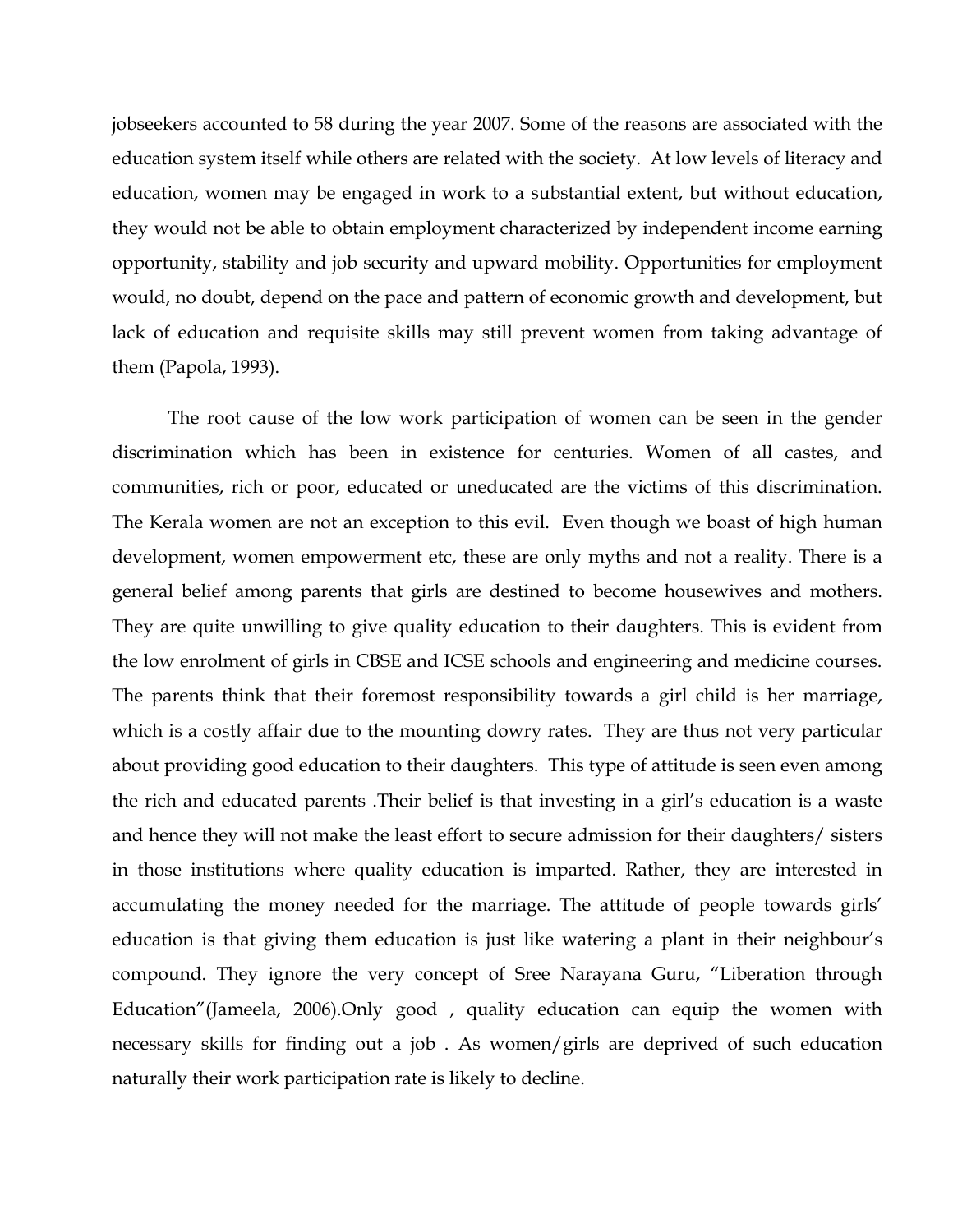The reluctance of the parents to send their daughters to schools and colleges situated far away from their homes may be another reason for the lower enrolment of the girls in educational institutions imparting quality education/professional education. The main reason for this reluctance lies in the security concerns as Kerala is a state notorious for violence against women. There has been a persistent increase in the number of crimes against women as it rose to 7681 in 2004 as against 1867 in 1991. God's own country and devil's own people living here, makes the life of women difficult. This is supported by Shashi Tharoor (2007)"But I have seen girls in Madurai Kamaraj University in Tamil Nadu walk fearlessly and safely to hostels late at night after completing their work in libraries and laboratories. Yet I cannot expect (to see) a girl after six or seven on the campus of the university where I work. I have seen many Malayali women walk with confidence in Bangalore, Mumbai, and New Delhi. But when they come to Calicut or Trichur,( places in Kerala) they become timid Kalyanikuttys," he concludes. Despite all their claims to literacy and empowerment, they are not safe in their home state. "The reluctance on the part of the parents proves to be detrimental to the well- being of girls. This will result in the denial of the women's right to a good education which may make her future a dismal one .This has resulted in the poor representation of Kerala women in premier services like IAS, IPS, IFS etc though there may be one Nirupama Rao or Lalithambika. Here is another example where work participation falls due to safety reasons. Sneha, a post graduate in Mathematics got appointment as statistical investigator in the central government service. She was posted in a remote village in Bangalore. She went there and joined duty but after two days her parents asked her to resign from service as they could not accompany her always while she was on duty. Till now, she has not got any other job.

Training and skill formation is also of utmost significance in expanding the base of women's employment in a rapidly growing and structurally changing economy like Kerala. But unfortunately, the higher education system in Kerala is dominated by Arts and Science Colleges which provide only generalized education. The products of these institutions do not possess the skills and knowledge needed by the fast changing modern society. In the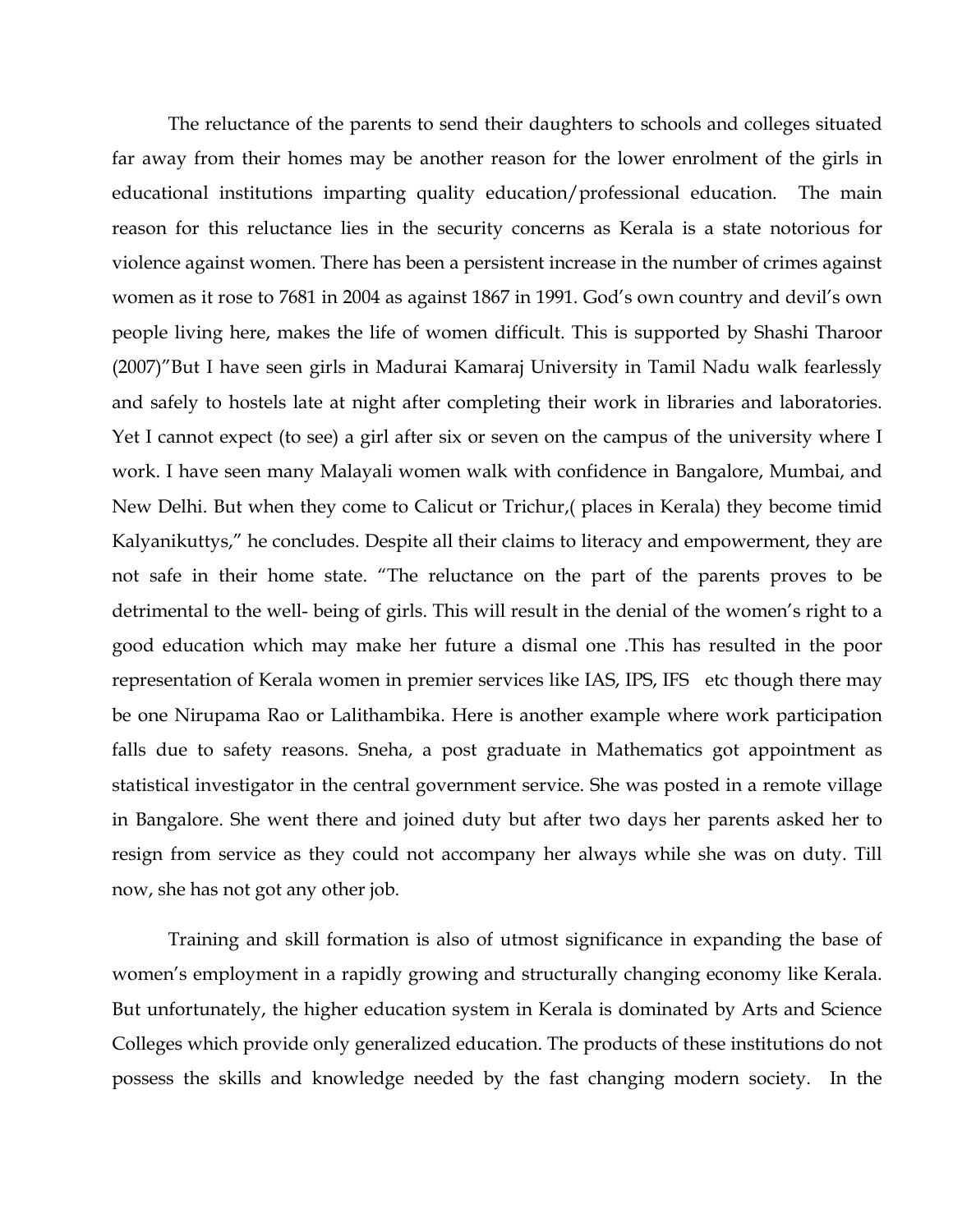modern world, the two things which are counted most by the employers in the job market are communicative skills and computer skills. Along with this, the smartness, confidence level, innovative spirit, quick and rational responses etc are also taken into account during the time of selection. But the current education system in Kerala does not equip the students with such skill. A need based education is very relevant. Absence of such education may affect the employment chances of both the sexes, but more particularly the chances of the females. Until and unless the system of education at the higher education level is altered in accordance with the requirements of the sectors like industry and service, the females cannot entertain any hope of getting jobs. Hence, the work participation of the females declined. This is because of the higher enrollment of the girls in the Arts and Science courses as is evident from the Table – 11. Add on courses (career development courses) should be included in the curriculum and be made compulsory.

Lack of interest on the part of girls to secure jobs after their studies is yet another reason for the low work participation rate. Most of the girl students coming to the colleges do not have any genuine interest for securing a job after their studies. As a teacher I personally understand that whenever I ask the question what you would like to become only a handful of students express their future plans. Others remain mute. They do not take education seriously, neglecting or ignoring the fact that education can facilitate the way to employment. They think that after their marriage, husbands will take care of them.

The cost of education can be considered as an important factor responsible for the preponderance of girls in certain type of courses. Education has become a costly affair in these days. The fee structure of the professional courses like medicine and engineering is relatively much higher than that of the arts and science courses. The emergence of the self financing institutions in the field of professional education has made the situation all the more grave. In these circumstances parents prefer to secure admission for their sons in the professional colleges while they send their daughters to arts and science colleges. This is based on the belief that boys are an asset/insurance who protect them in old age) where as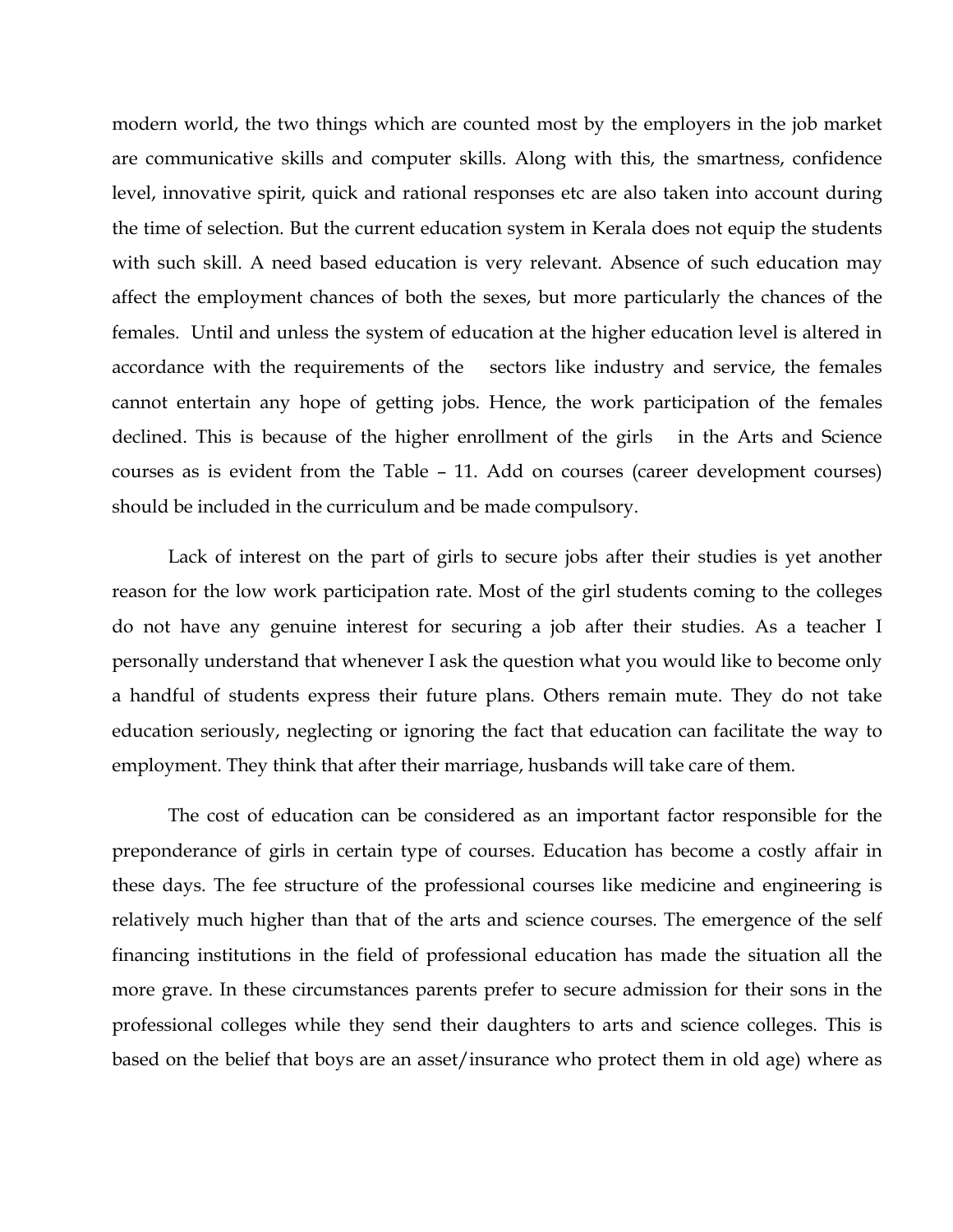girls are a burden. The result is that girls are deprived of job oriented education leading to low work participation rates.

#### **CONCLUSION**

 The paper analysed three important aspects, i.e., trends in work participation rates, nature of education in Kerala in general and also the reasons responsible for the low work participation of females. The study has drawn on secondary data for explaining these aspects. It reached the conclusion that work participation of females are declining even though female education in the state is progressing .Faulty education system in the state of Kerala, predominance of arts and science colleges with conventional courses, huge fees charged in the self- financing colleges, lack of professional colleges in the government sector, gender discrimination etc are some of the factors identified leading to low work participation of women. The study stresses the inclusion of add on courses in the higher education system so as to enhance the capabilities of females to secure gainful employment.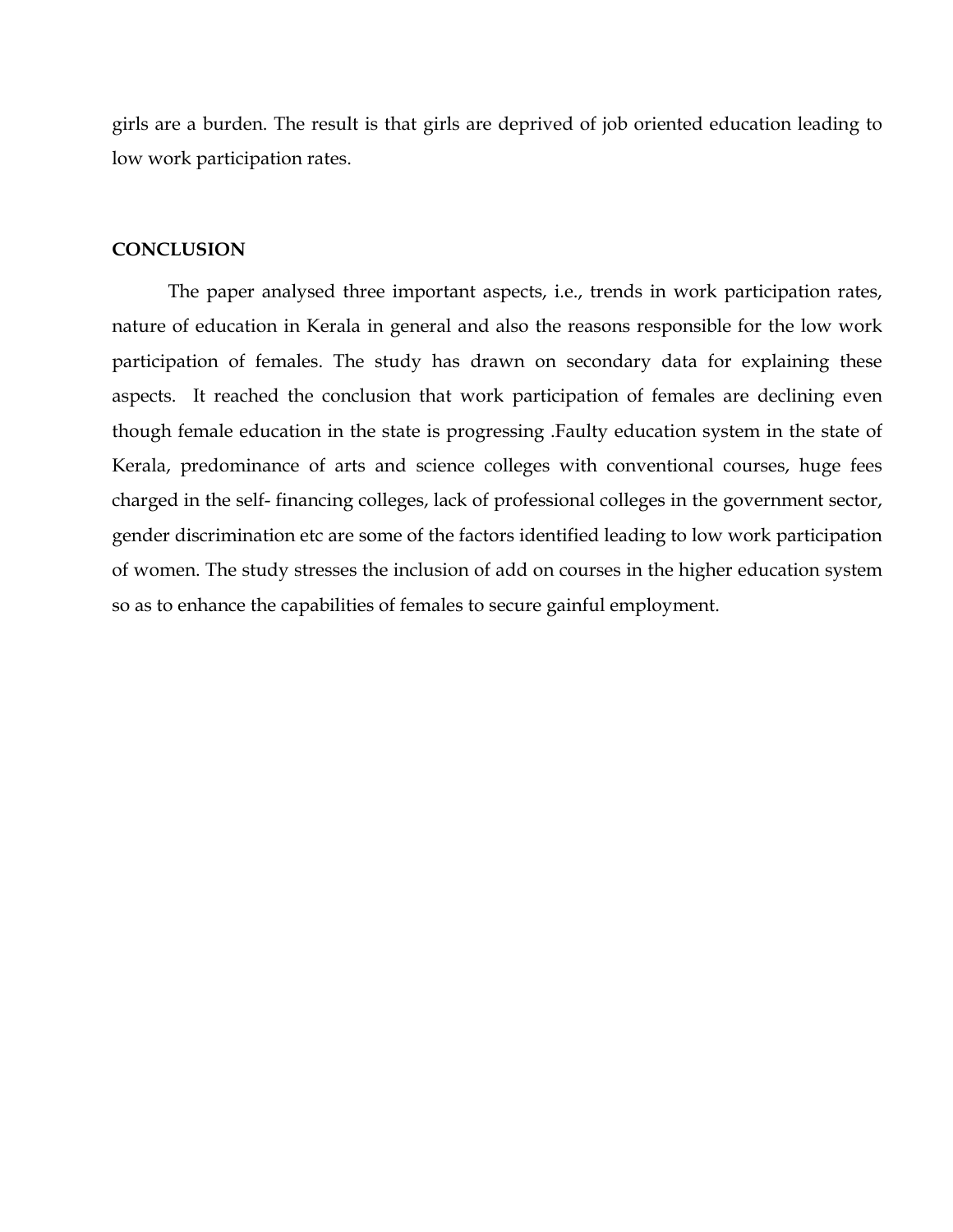## REFERENCES

- 1. Dev,Mahendra . S (1997): State Interventions and Womens' Empowerment, The Indian Journal Of Labour Economics, Vol.40 , No.3, July-September 1997,pp 563-590.
- 2. Directorate of Economics and Statistics (2001), Statistics for Planning 2001, Government of Kerala, Thiruvananthapuram.
- 3. Eapen ,Mridul and Kodoth, Praveena (2004) Family Structure, Women;s Education and Work: Re- Examining The High Status of Women in Kerala, Swapna Mukhopadyay and Ratna Sudarshan (eds), Tracking Gender Equity Under Economic Reforms: Continuity and Change in South Asia, New Delhi. : Kali for women and IRDC.
- 4. Eapen, Mridul (2004) Women and Work Mobility: Some Disquieting Evidences from the Indian Data, Labour and Development, Vol. 10, No.2
- 5. Gadgil, D.R., (1938), The Industrial Evolution of India in Recent Times, Oxford University Press, Bombay.
- 6. Government of India, (1975), Report of Committee on Status of Women, Government of India, New Delhi.
- 7. Government of Kerala, 2001, Economic Review2001, Thiruvananthapuram: State Planning Board.
- 8. Government of Kerala, 2004, Economic Review 2004, Thiruvananthapuram : State Planning Board.
- 9. Government of Kerala, 2005, Economic Review 2005, Thiruvananthapuram : State Planning Board.
- 10. Government of Kerala, 2007, Economic Review 2007, Thiruvananthapuram : State Planning Board.
- 11. Gulati, Leela and Ramalingam(1997), Gender Profile, Kerala- a paper prepared for the UNRISD/UNDP/CDS workshop Gender, Poverty, and Well- being, Indicators and Strategies, Trivandrum, Kerala, India, November 24-27.
- 12. Jameela V.A.(2006): Gender Discrimination in Quality Education in Kerala: Some Explanations, Loyola Journal of Social Sciences, Vol XX,No.i,January-June 2006,pp 105-112.
- 13. Jose A.V (2006): Labour Mobility and Employment in Asian Countries: Some Gender Dimensions, ILO-ARTEP, New Delhi, March (Restricted Circulation).
- 14. Mukhopadyay, Swapna (2007): The Enigma Of the Kerala Woman, A Failed Promise of Literacy, Social Science Press, New Delhi.